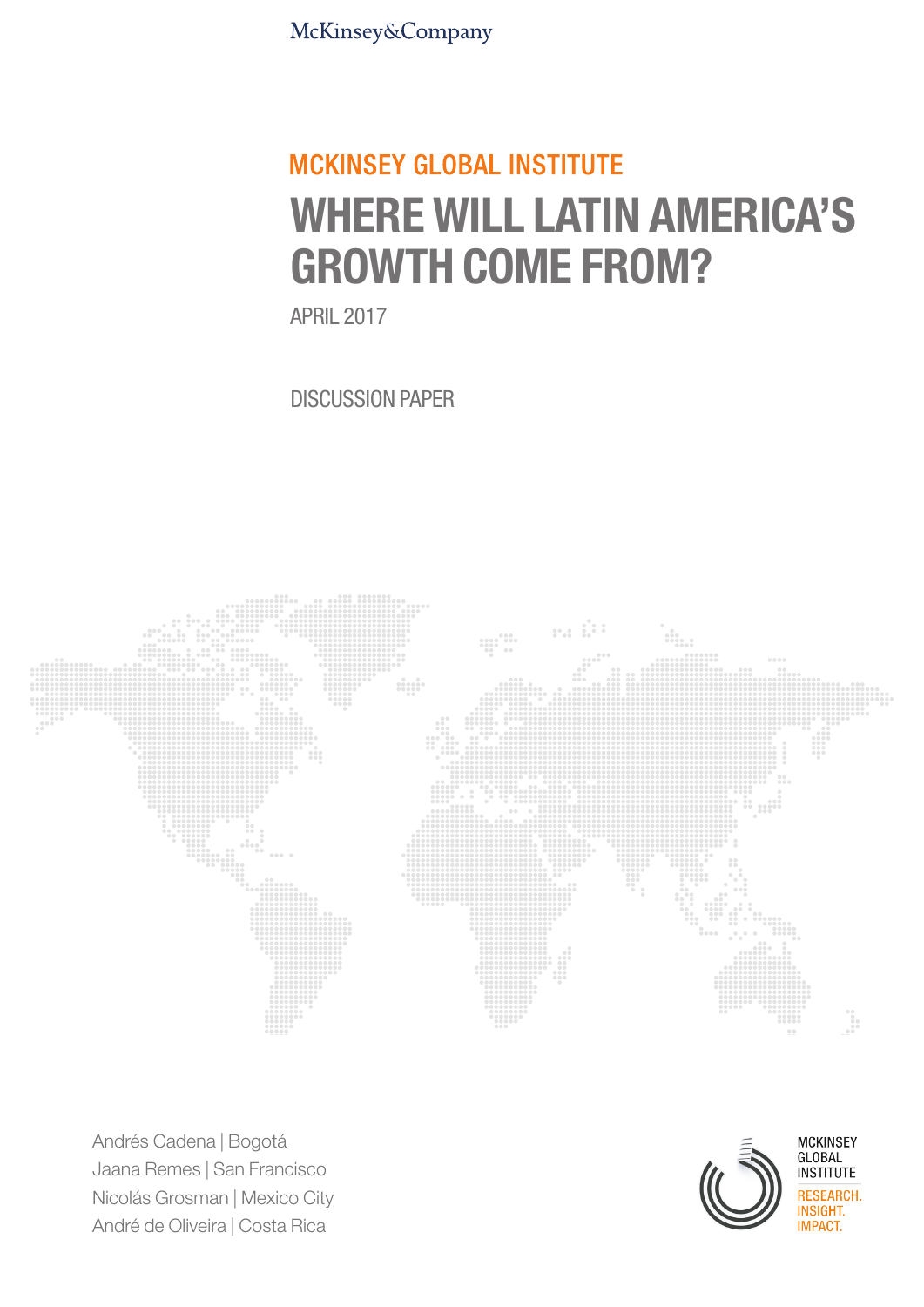## **MCKINSEY GLOBAL INSTITUTE**

Since its founding in 1990, the McKinsey Global Institute (MGI) has sought to develop a deeper understanding of the evolving global economy. As the business and economics research arm of McKinsey & Company, MGI aims to provide leaders in the commercial, public, and social sectors with the facts and insights on which to base management and policy decisions. For the second year running, the Lauder Institute at the University of Pennsylvania ranked MGI the world's number-one private-sector think tank in its 2016 Global Think Tank Index.

MGI research combines the disciplines of economics and management, employing the analytical tools of economics with the insights of business leaders. Our "micro-to-macro" methodology examines microeconomic industry trends to better understand the broad macroeconomic forces affecting business strategy and public policy. MGI's in-depth reports have covered more than 20 countries and 30 industries. Current research focuses on six themes: productivity and growth, natural resources, labor markets, the evolution of global financial markets, the economic impact of technology and innovation, and urbanization.

Recent reports have assessed the economic benefits of tackling gender inequality, a new era of global competition, Chinese innovation, and digital globalization. MGI is led by four McKinsey & Company senior partners: Jacques Bughin, James Manyika, Jonathan Woetzel, and Frank Mattern, MGI's chairman. Michael Chui, Susan Lund, Anu Madgavkar, Sree Ramaswamy, and Jaana Remes serve as MGI partners. Project teams are led by the MGI partners and a group of senior fellows, and include consultants from McKinsey offices around the world. These teams draw on McKinsey's global network of partners and industry and management experts. Input is provided by the MGI Council, which coleads projects and provides guidance; members are Andres Cadena, Sandrine Devillard, Richard Dobbs, Katy George, Rajat Gupta, Eric Hazan, Eric Labaye, Acha Leke, Scott Nyquist, Gary Pinkus, Oliver Tonby, and Eckart Windhagen. In addition, leading economists, including Nobel laureates, act as research advisers. The partners of McKinsey fund MGI's research; it is not commissioned by any business, government, or other institution. For further information about MGI and to download reports, please visit [www.mckinsey.com/mgi](http://www.mckinsey.com/mgi).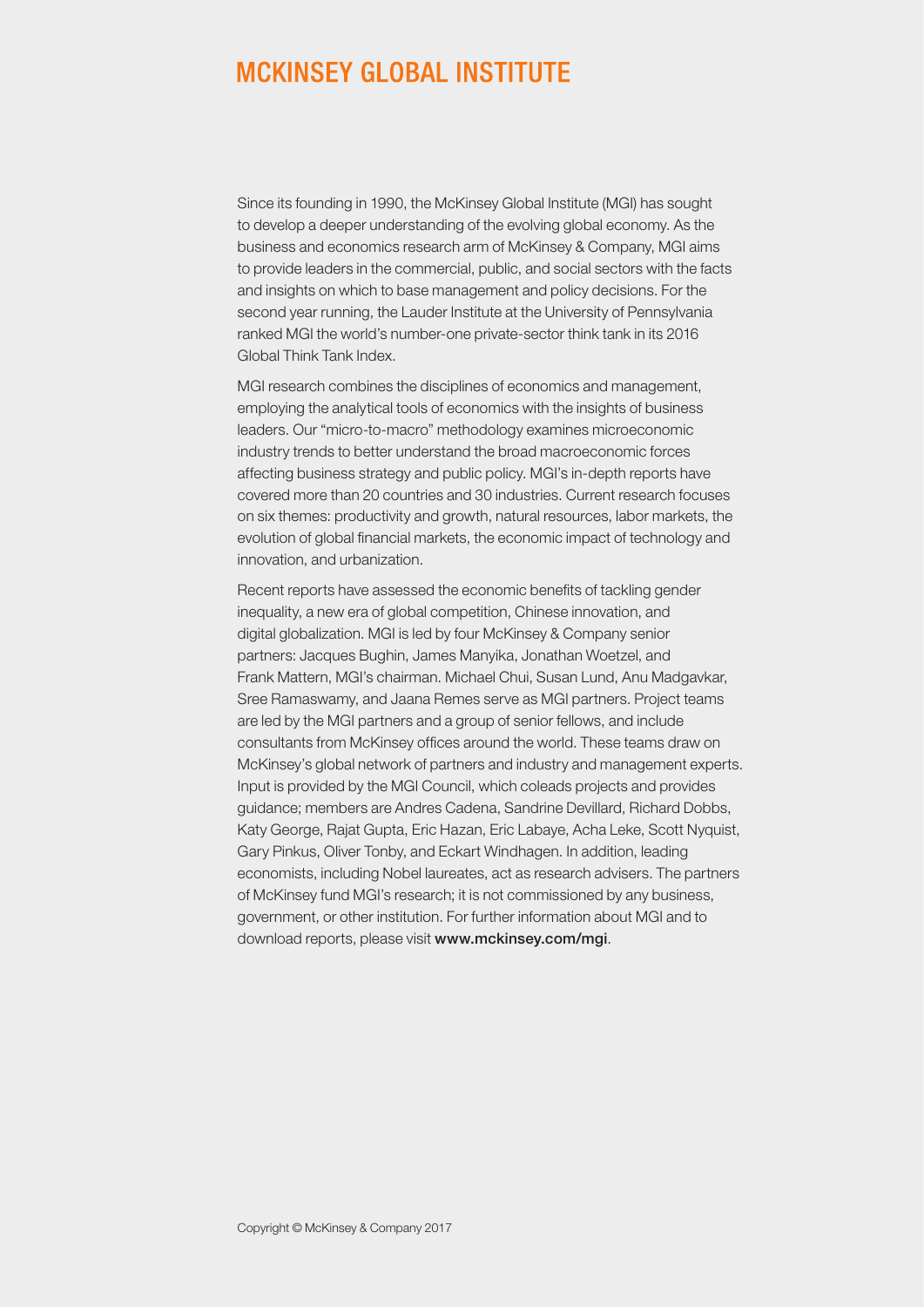## **IN RRIFF** WHERE WILL LATIN AMERICA'S GROWTH COME FROM?

Over the past 15 years, Latin American economies have, on average, grown faster than those of developed regions but still lagged far behind the growth of other developing economies. Now growth is coming under further threat from declining fertility rates, an end to the commodity boom, and the risk of increased protectionism. The imperative is to forge a broad agenda that removes obstacles to competitiveness, promotes the adoption of digital and automation technologies, addresses labor-market pressures, and raises investment in long-term drivers of productivity.

- Over the past 15 years, Latin American economies have posted average annual GDP growth of about 3 percent, far slower than growth in other developing regions. China, South Asia, and sub-Saharan Africa exhibited the fastest annual growth, at more than 5 percent, over this period. Almost 80 percent of Latin America's GDP growth over the past 15 years has come from strong labor inputs reflecting growing populations rather than rising productivity. Output per worker has risen at only 0.6 percent per year since 2000, one of the weakest productivity performances of any region in the world.
- **The imperative to bolster growth is rising as three disruptive forces are set to combine** to constrain Latin American growth. Falling fertility rates will undermine employment-led growth. The end of the commodity-price boom that has helped fuel the region's growth is another concern. In addition, there is a risk of increased protectionism that could weaken the exports component of growth.
- Between 2000 and 2015, employment grew at a compound annual rate of 2.3 percent compared with productivity growth of 0.6 percent. Between 2015 and 2030, the rate of employment growth is expected to drop to less than half to only 1.1 percent a year. Without a change in productivity growth, this means that GDP growth in Latin America would be 40 percent weaker over the next 15 years than it was in the previous 15.
- To counter the threat to growth, we see four major imperatives that Latin American countries should consider prioritizing: expand high-value-added activities across key value chains by removing obstacles to competitiveness; promote the efficient adoption of digital and automation technologies; address the pressures created by a declining labor force by strengthening the link between education and employment and narrowing gender gaps; and invest in long-term drivers of productivity growth, including strengthening macroeconomic fundamentals, stepping up infrastructure investment, and broadening access to capital.
- Governments, businesses, and individuals all need to play a part in translating this considerable theoretical potential into real impact. The challenges that face Latin America are wide-ranging and persistent, but broad, concerted leadership from society can shape a new agenda that will enable Latin America to weather the demographic storm, transform productivity, and bolster growth for the long term.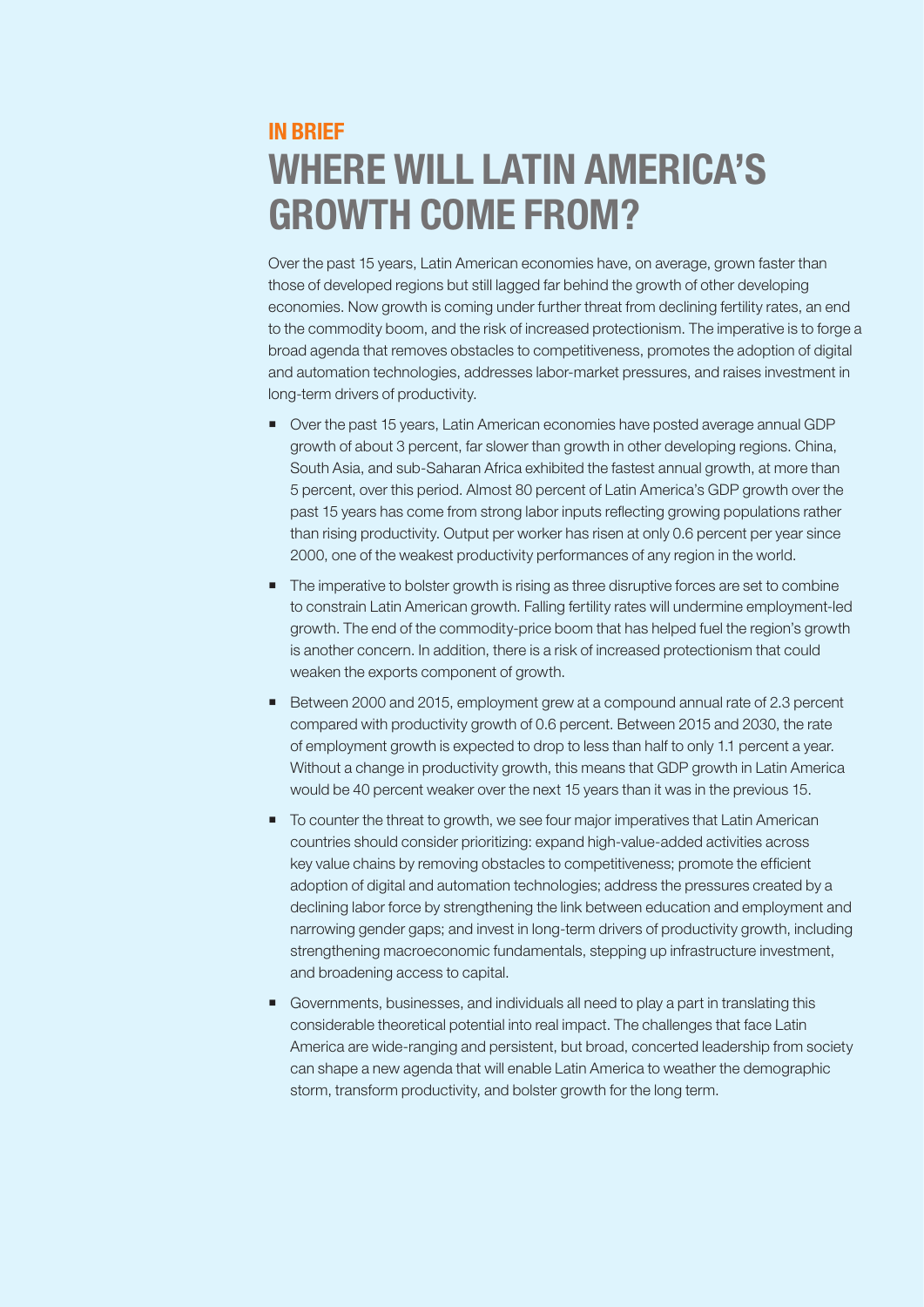## WHERE WILL LATIN AMERICA'S GROWTH COME FROM?

Over the past 15 years, Latin American economies have, on average, posted faster GDP growth than those of developed regions but still lagged far behind the GDP growth of other developing economies. Now growth is under further threat as three disruptive forces hit the region simultaneously. The first disruption is declining fertility rates that undermine the growth of labor supply. In a region where around 80 percent of growth has come from a rising population, this matters. Second is the end of the commodity supercycle, a major change for Latin America, where high commodity prices have fueled growth. Third is the threat of increased protectionism, notably in the United States, which could put at risk the export-led share of Latin America's growth.

Given the potential constraint on growth as these disruptions play out, how should Latin America respond? In this paper, we discuss four priorities to be considered: expand high-value-added activities across key value chains by removing obstacles to competitiveness; promote the efficient adoption of digital and automation technologies; address the pressures created by a declining labor force by strengthening the link between education and employment and narrowing gender gaps; and invest in long-term drivers of productivity growth.

## LATIN AMERICA HAD THE LOWEST GDP GROWTH OF ANY DEVELOPING REGION OVER THE PAST 15 YEARS AND RELIED MAINLY ON AN EXPANDING WORKFORCE

Over the past 15 years, Latin American economies have posted average annual GDP growth of about 3 percent. That was superior to the growth rates achieved by most developed economies but lagged far behind those of developing regions. China, South Asia, and sub-Saharan Africa exhibited the fastest annual growth, at more than 5 percent a year, over this period (Exhibit 1).

However, Latin America's growth performance has not been uniform. The strongest annual growth rates over the past 15 years have been achieved by the Andean economies of Bolivia, Colombia, Ecuador, and Peru, and by Costa Rica, Cuba, the Dominican Republic, and Panama. In these economies, growth rates ranged between 4.2 and 6.5 percent. The largest economies, Brazil and Mexico, attained disappointingly low annual growth rates of 2.2 percent and 2.7 percent, respectively. The recent economic crises in Argentina and Venezuela also pushed their growth rates below the average for the region, to 2.5 percent and 2.1 percent, respectively (Exhibit 2).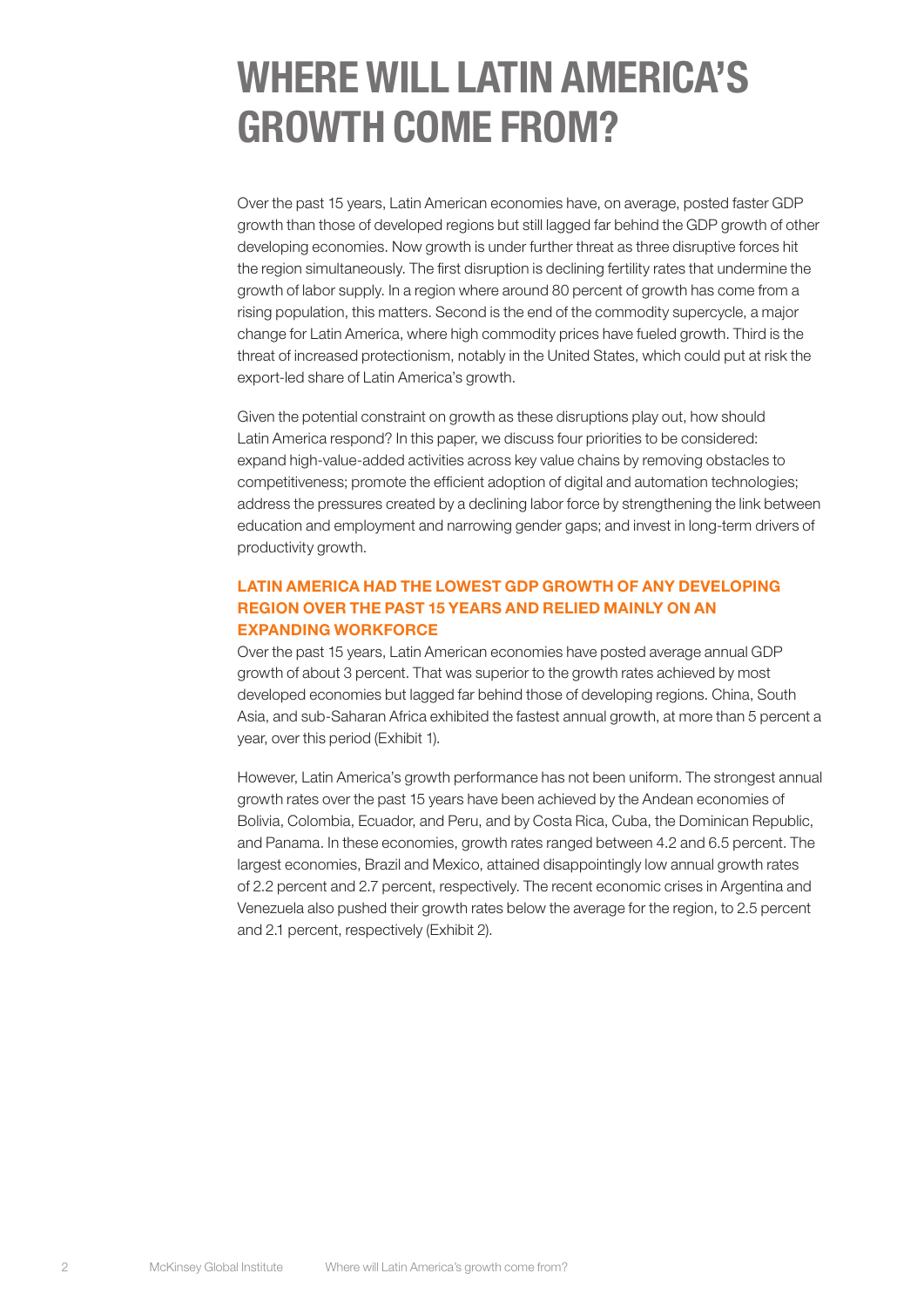## **Over the past 15 years, Latin America's economies have grown by around 3 percent a year, slower than any other developing region**

**GDP growth per region, 2000–15**  Compound annual growth rate  $\frac{0}{0}$ 



1 Includes China, Hong Kong, Macau, and Taiwan.

2 Includes Australia and New Zealand.

SOURCE: World Bank; McKinsey Global Institute analysis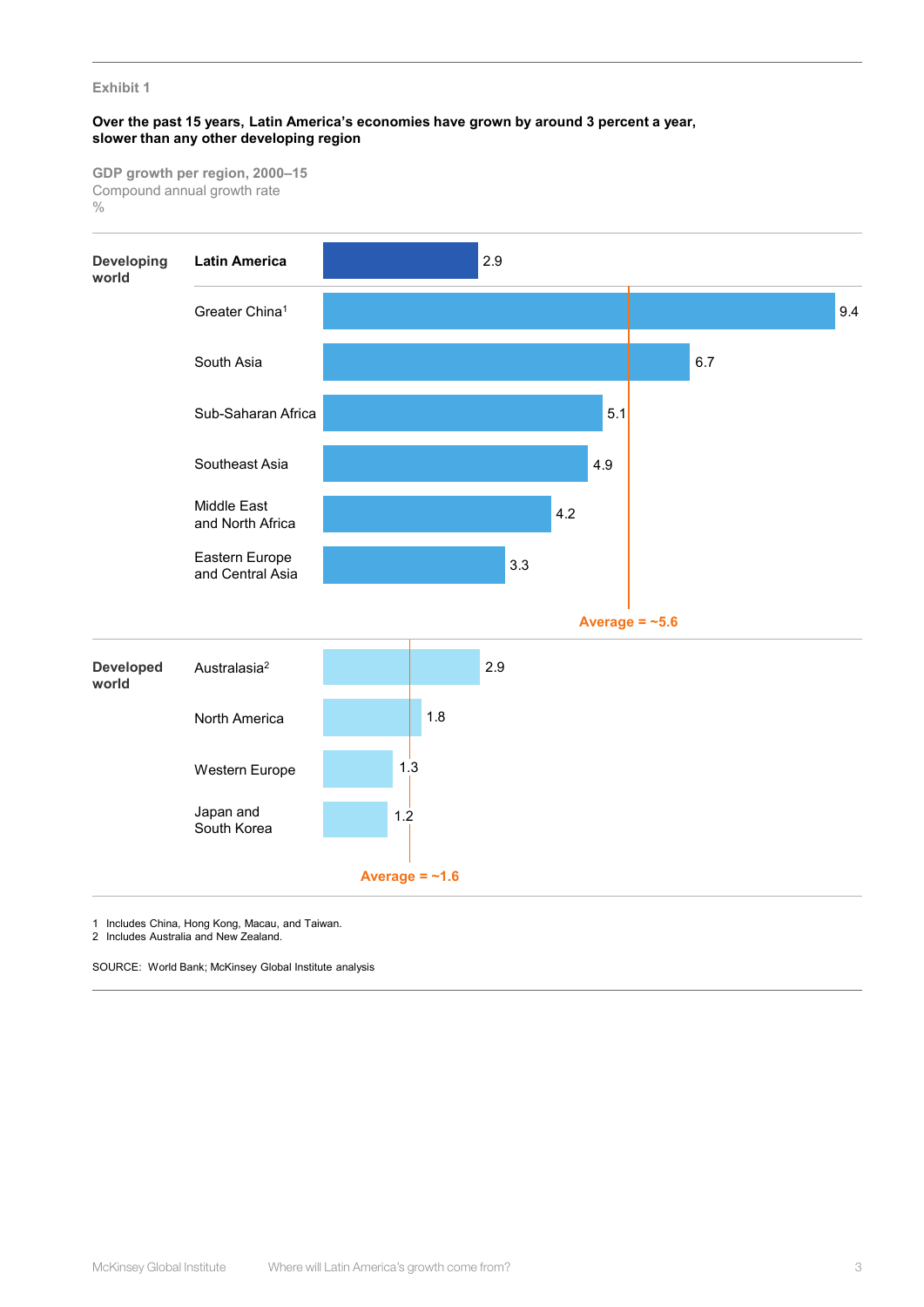## **Growth has been strongest across the Central American and Andean regions and in some Caribbean countries**

**GDP compound annual growth rate, by Latin American subregion and country, 2000–15**  $\frac{0}{0}$ 



SOURCE: World Bank; Conference Board Total Economy Database 2016; McKinsey Global Institute analysis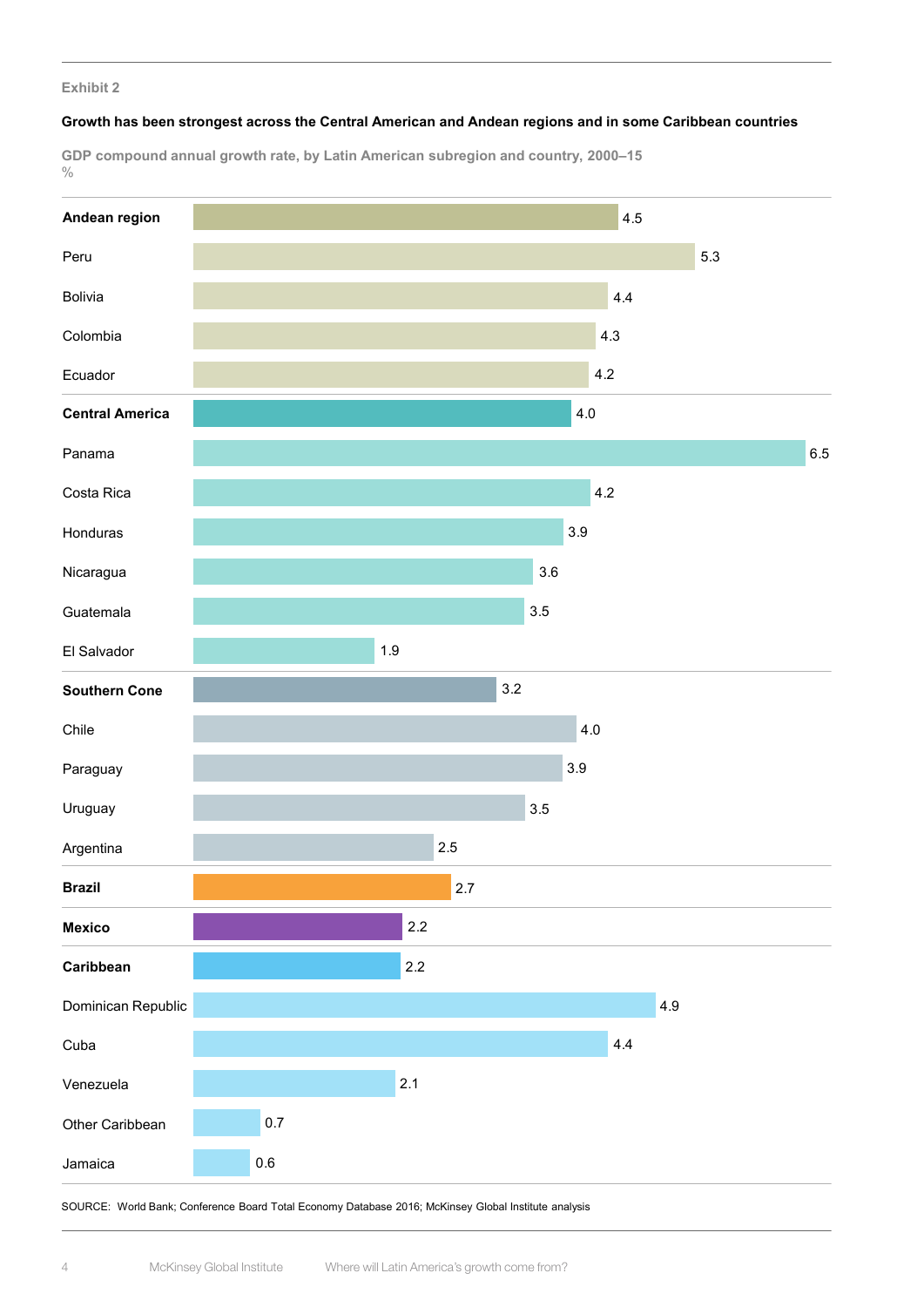The composition of the region's growth raises concerns about sustainability. Almost 80 percent of GDP growth over the past 15 years has come from rising labor inputs reflecting growing populations rather than from productivity. The contribution from employment has been larger in Latin America than in any other region in the world. Output per worker has risen at only 0.6 percent per year since 2000, which was one of the weakest productivity performances of any region (Exhibit 3).

## **Exhibit 3**

## **Employment growth generated ~80 percent of GDP growth in the past 15 years; productivity has been among the weakest in any region**

**Contribution of labor input and productivity increases to GDP growth, 2000–15** T. Productivity contribution1  $\frac{0}{0}$ Labor input contribution2  $22$  27 30 37 51 69 83 86 <sup>78</sup> <sup>73</sup> <sup>70</sup> <sup>63</sup> 49 31 17 14 **Latin**  Middle East Oceania Africa Western Asia North Eastern **America** Europe America Europe and Central Asia **Productivity 0.6** 1.1 0.9 1.8 0.6 1.4 3.2 6.1 **growth, compound annual growth rate %**

1 Labor productivity growth is measured as real GDP per employee.

2 Higher labor input reflects increased population and changes in participation and employment rates; calculated as a residual.

SOURCE: Conference Board Total Economy Database 2016; McKinsey Global Institute analysis

Productivity growth is the key for driving income and wage growth; the two move closely in tandem (Exhibit 4). In developing countries overall, productivity grew at 3.9 percent a year and per capita GDP at 4.2 percent between 2000 and 2015. In Latin America, the equivalent figures were only 0.6 percent and 1.6 percent. The imperative to raise productivity in Latin America is widely recognized by institutions including the Organisation for Economic Cooperation and Development (OECD) and the World Bank.1

The OECD said, "The challenge for governments in the region is to put their economies back on a stronger, fairer, and more sustainable growth trajectory by undertaking the comprehensive structural reforms needed to accelerate productivity growth while improving social cohesion." See *Promoting productivity for inclusive growth in Latin America*, OECD Better Policies Series, 2016. One World Bank official said, "[I]f the region is to make of this decade 'the decade of Latin America and the Caribbean,' the key challenge will be to tackle its low levels of productivity and competitiveness." See Hasan Tuluy, *Latin America: Facing the challenge of productivity to sustain progress*, speech to the Seventh Annual Latin America Conference, Miami, United States, May 11, 2012.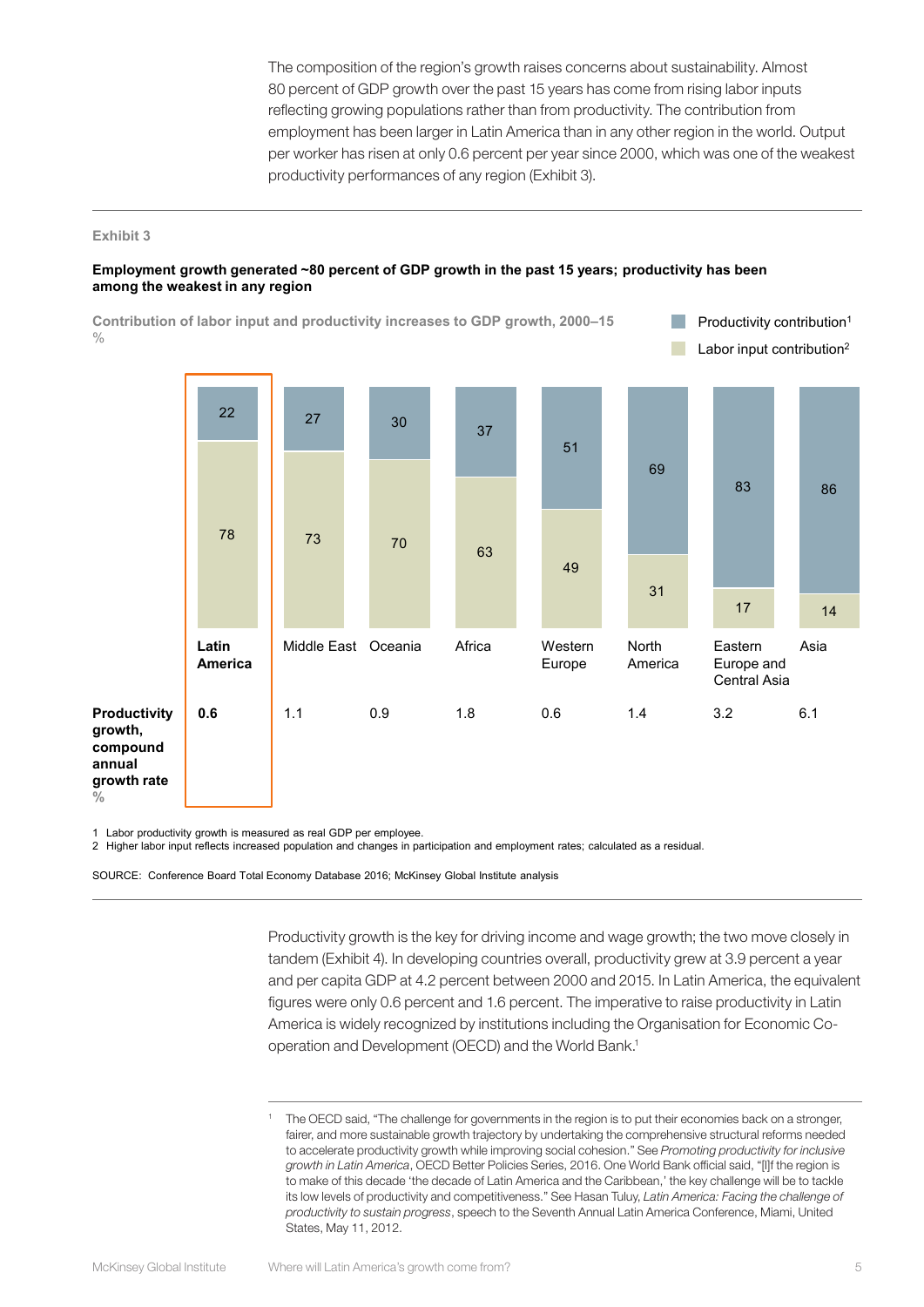## **Slow productivity growth is the key challenge for the region's development, productivity being the key source of growth in income**



**Per capita GDP and productivity growth in Latin America vs. developing countries, 2000–15** Constant \$

SOURCE: IMF; World Bank; ILO; McKinsey Global Institute analysis

## THREE DISRUPTIVE FORCES ARE SET TO CONSTRAIN LATIN AMERICA'S GROWTH

Three disruptive forces threaten the region's already lackluster growth trajectory over the coming decade. Falling fertility rates undermine employment-led growth that has, as we have noted, been responsible for around 80 percent of the region's GDP growth over the past 15 years. The end of the commodity-price boom that has helped fuel the region's growth is another concern. In addition, there is a risk of increased protectionism that could weaken the export component of growth.

## Declining fertility will constrain GDP growth absent a change in productivity growth

The growth in the labor force that was so important for driving growth is steadily declining as fertility rates drop across Latin America. Births per woman in the region declined from more than 2.6 in 2000 to 2.1 in 2015. Over the same period, the age distribution in Latin America has changed dramatically and is set to continue to do so. By 2050, births per woman are expected to fall further below 1.8 and there will be little difference in the share of people across age categories, a marked contrast with the past, when the young were far more numerous than the middle-aged or the elderly (Exhibit 5).

That leaves productivity as the main hope for fostering growth in an aging region.<sup>2</sup> Between 2000 and 2015, employment grew at a compound annual rate of 2.3 percent compared with productivity growth of 0.6 percent. By 2030, the rate of employment growth is expected to drop to only 1.1 percent a year. Without a change in productivity growth, this implies that GDP growth in Latin America will drop by 40 percent over the next 15 years compared with the previous 15.

<sup>2</sup> For an analysis of the global picture, see *Global growth: Can productivity save the day in an aging world?* McKinsey Global Institute, January 2015.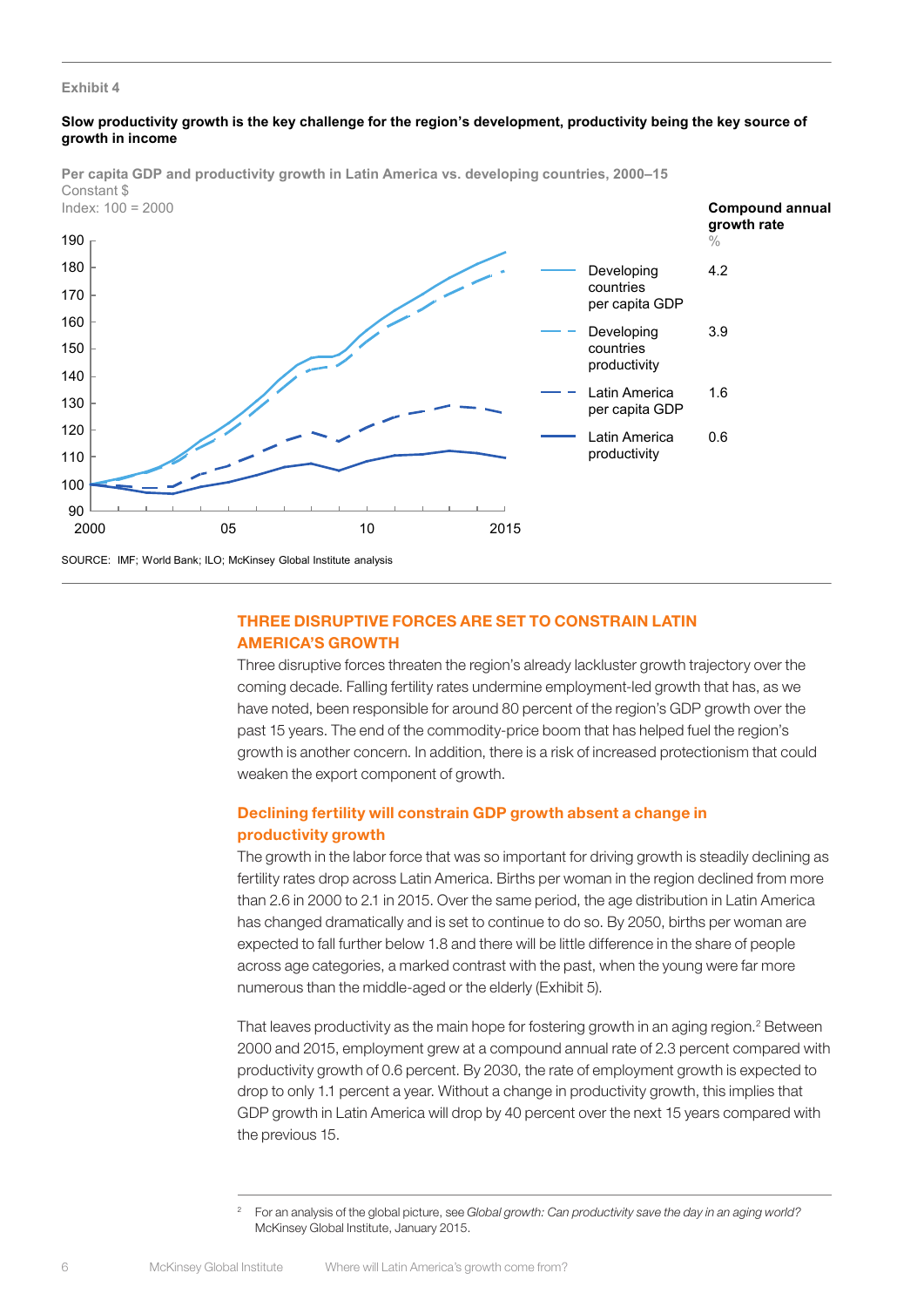| Latin America's demographic structure, 2000-50<br>Million |                                            |    |    |             |    |    |    |      |       |    |                |    |    | Men |                 |      |    |             | Women |    |    |
|-----------------------------------------------------------|--------------------------------------------|----|----|-------------|----|----|----|------|-------|----|----------------|----|----|-----|-----------------|------|----|-------------|-------|----|----|
|                                                           | 2000                                       |    |    |             |    |    |    | 2015 |       |    |                |    |    |     |                 | 2050 |    |             |       |    |    |
| Age                                                       | 30                                         | 20 | 10 | $\mathbf 0$ | 10 | 20 | 30 |      | 30 20 | 10 | $\overline{0}$ | 10 | 20 | 30  | 30 <sup>°</sup> | 20   | 10 | $\mathbf 0$ | 10    | 20 | 30 |
| 80                                                        |                                            |    |    |             |    |    |    |      |       |    |                |    |    |     |                 |      |    |             |       |    |    |
| $70\,$                                                    |                                            |    |    |             |    |    |    |      |       |    |                |    |    |     |                 |      |    |             |       |    |    |
| 60                                                        |                                            |    |    |             |    |    |    |      |       |    |                |    |    |     |                 |      |    |             |       |    |    |
| $50\,$                                                    |                                            |    |    |             |    |    |    |      |       |    |                |    |    |     |                 |      |    |             |       |    |    |
| 40                                                        |                                            |    |    |             |    |    |    |      |       |    |                |    |    |     |                 |      |    |             |       |    |    |
| $30\,$                                                    |                                            |    |    |             |    |    |    |      |       |    |                |    |    |     |                 |      |    |             |       |    |    |
| $20\,$                                                    |                                            |    |    |             |    |    |    |      |       |    |                |    |    |     |                 |      |    |             |       |    |    |
| $10\,$                                                    |                                            |    |    |             |    |    |    |      |       |    |                |    |    |     |                 |      |    |             |       |    |    |
|                                                           |                                            |    |    |             |    |    |    |      |       |    |                |    |    |     |                 |      |    |             |       |    |    |
|                                                           | <b>Average births</b><br>2.64<br>per woman |    |    |             |    |    |    | 2.09 |       |    |                |    |    |     | 1.77            |      |    |             |       |    |    |

#### **The base of Latin America's population pyramid has been shrinking fast and is expected to flatten out by 2050**

SOURCE: World Bank; UN World Population Prospects; McKinsey Global Institute analysis

Looking at individual Latin American economies, the impact of demographic change will be most marked in the large economies of Argentina, Brazil, and Colombia, which have been highly dependent on employment growth and are experiencing large declines in fertility rates. Potentially the biggest reduction in growth, at 50 percent, is in Colombia, with Brazil and Argentina not far behind at 45 percent and 46 percent, respectively (Exhibit 6).

## The commodity supercycle has ended, undermining a key source of Latin American growth

Rapidly rising demand for resources from China and other fast-growing Asian economies was a powerful engine for Latin American growth during the first decade of this millennium. Growth in the Andes region benefited the most. The GDP contribution of exports of natural resources in the Andes region increased from 10 to 13 percent during the past 15 years. Minerals accounted for 46 percent of these exports, vegetables 13 percent, and precious metals 9 percent.

Between 2002 and 2011, the Commodity Price Index published by the International Monetary Fund jumped by 14 percent a year on the back of strong demand, only to fall by 12 percent a year between 2011 and 2016 on a combination of higher energy efficiency, which helped reduce demand, and technology, which enhanced supply—a supercycle (Exhibit 7).<sup>3</sup> In the period to 2020, the index is expected to rise by around 3 percent a year. While Latin America will continue to benefit from its extensive resource assets, it now needs to put effort into raising resource productivity—using resources more efficiently—and investing resource revenue in longer-term economic development.

<sup>3</sup> *Beyond the supercycle: How technology is reshaping resources*, McKinsey Global Institute and McKinsey's Global Energy & Materials Practice, February 2017.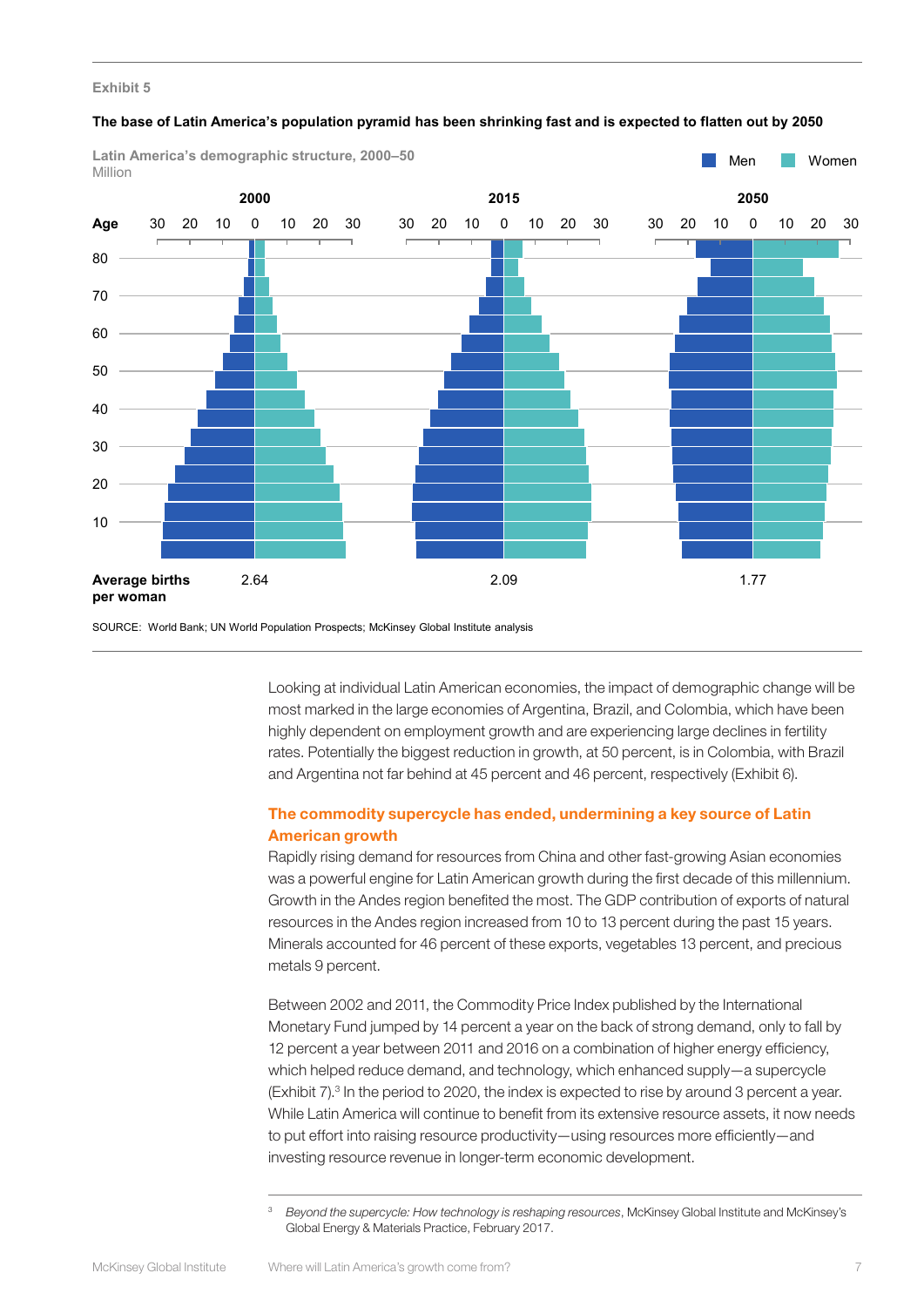## **Without improved productivity growth, the rate of GDP growth could decline by 40 to 50 percent over the next 15 years in most economies**



1 With historical productivity growth rate remaining constant.

NOTE: Numbers may not sum due to rounding.

SOURCE: World Bank; UN World Population Prospects; Conference Board Total Economy Database; McKinsey Global Institute analysis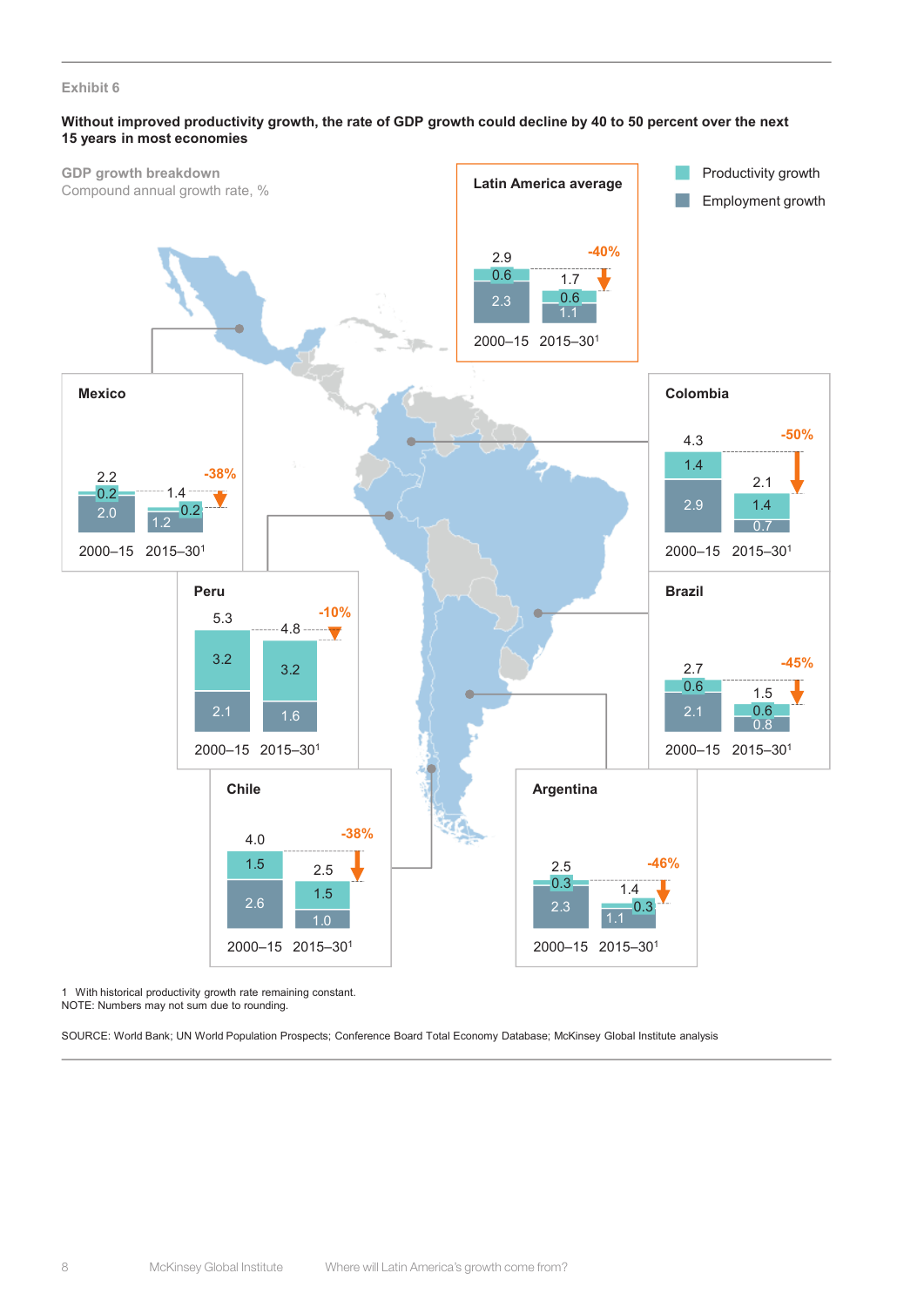

#### **The end of the commodity supercycle undermines Latin America's reliance on export-led growth**

## There is a risk that increased protectionism could undermine the trade component of growth

After decades of declining trade barriers, the outlook for trade after the 2008 financial crisis and 2009 global recession is uncertain. Rising protectionism could harm the region's trade flows, with a negative knock-on effect on GDP growth. There is particular concern about trade with the United States, which is the biggest export market for Latin America; the destination for 45 percent of Latin American exports, and the source of 32 percent of its imports (Exhibit 8). There are concerns that the United States may renegotiate or withdraw from the North American Free Trade Agreement, which opened up large opportunities for Mexican exporters. There is also a growing concern that tariffs may increase for other Latin American countries, which would be a significant contrast to the current situation. The United States levies some of the lowest average tariffs on Latin American exports of any importer. Take Brazil as one example. Average US tariffs on Brazilian goods were 1.6 percent in 2015, compared with 11.6 percent levied by the European Union and 2.5 percent by China.

Any rise in US tariffs has the potential to do significant harm to bilateral trade with the United States. The regional economies most dependent on bilateral trade with the United States are those of Central America, the Dominican Republic, and Mexico. Higher tariffs imposed by the United States would have a particularly marked effect on Latin American exports, which are mainly high-value-added items such as automobiles, auto parts, computers, and cellphones, in contrast with imports to Latin America, which are a mix of raw materials and high-value-added manufactured goods such as heavy machinery. Growing exports of higher-value goods and services is a priority for many nations seeking to transition from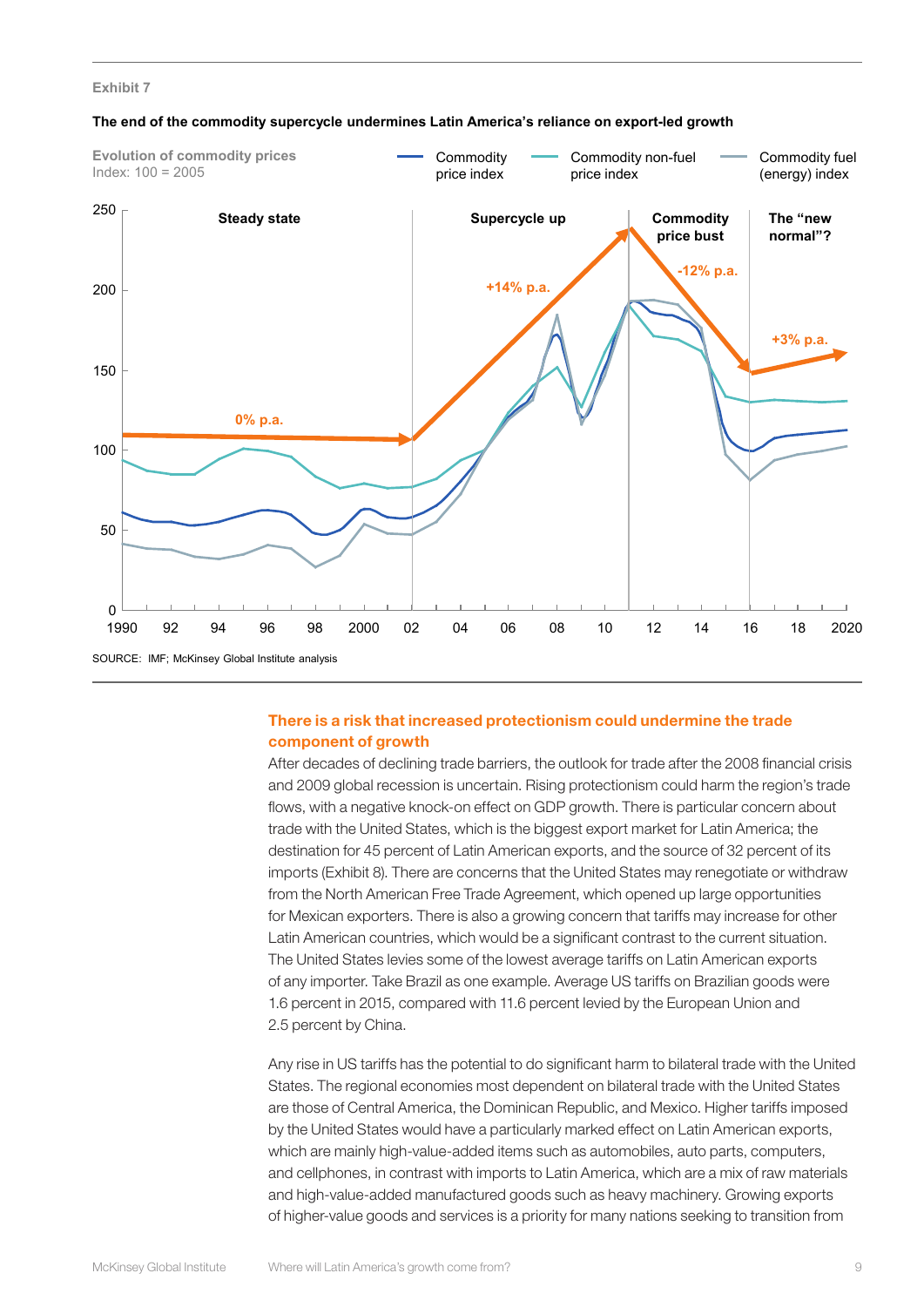being largely raw-materials exporters to producers of more sophisticated goods and services.<sup>4</sup> The export-import mix is quite different when we look at Latin America's trade with China. In this case, exports from Latin America are largely of raw materials such as agricultural products, oil, and mined resources, while imports from China are mostly highervalue-added electronics such as cellphones or computers.

#### **Exhibit 8**

## **Latin American economies—particularly those of Central America and Mexico are highly dependent on trade with the United States**





1 Includes Central America and the Caribbean and other South American countries. NOTE: Numbers may not sum due to rounding.

SOURCE: UN Comtrade; ITC Trade Map; McKinsey Global Institute analysis

There is also rising concern about costs associated with free trade in Western Europe, one example being German and French support for bolstering Europe's trade defense instruments in response to Chinese dumping in the steel sector.<sup>5</sup> There is also evidence of rising protectionism in many emerging markets. Between 2011 and 2012, trade regulations within the G20 increased by 25 percent, largely in those emerging markets. In a report released in June 2016, the World Trade Organization said that between mid-October 2015 and mid-May 2016, G20 economies had introduced new protectionist trade measures at the quickest pace seen since the 2008 financial crisis—five a week.<sup>6</sup> Latin America has opportunities to diversify its trade and strengthen connections within the region, but these will not be the main engines of growth.

<sup>4</sup> Ricardo Hausmann et al., *The atlas of economic complexity: Mapping paths to prosperity*, MIT Press, January 17, 2014.

<sup>5</sup> Cécile Barbière, *Germany and France team up to tackle Chinese dumping*, euroactiv.fr, May 19, 2016.

<sup>6</sup> World Trade Organization, *Report on G20 trade measures*, June 21, 2016.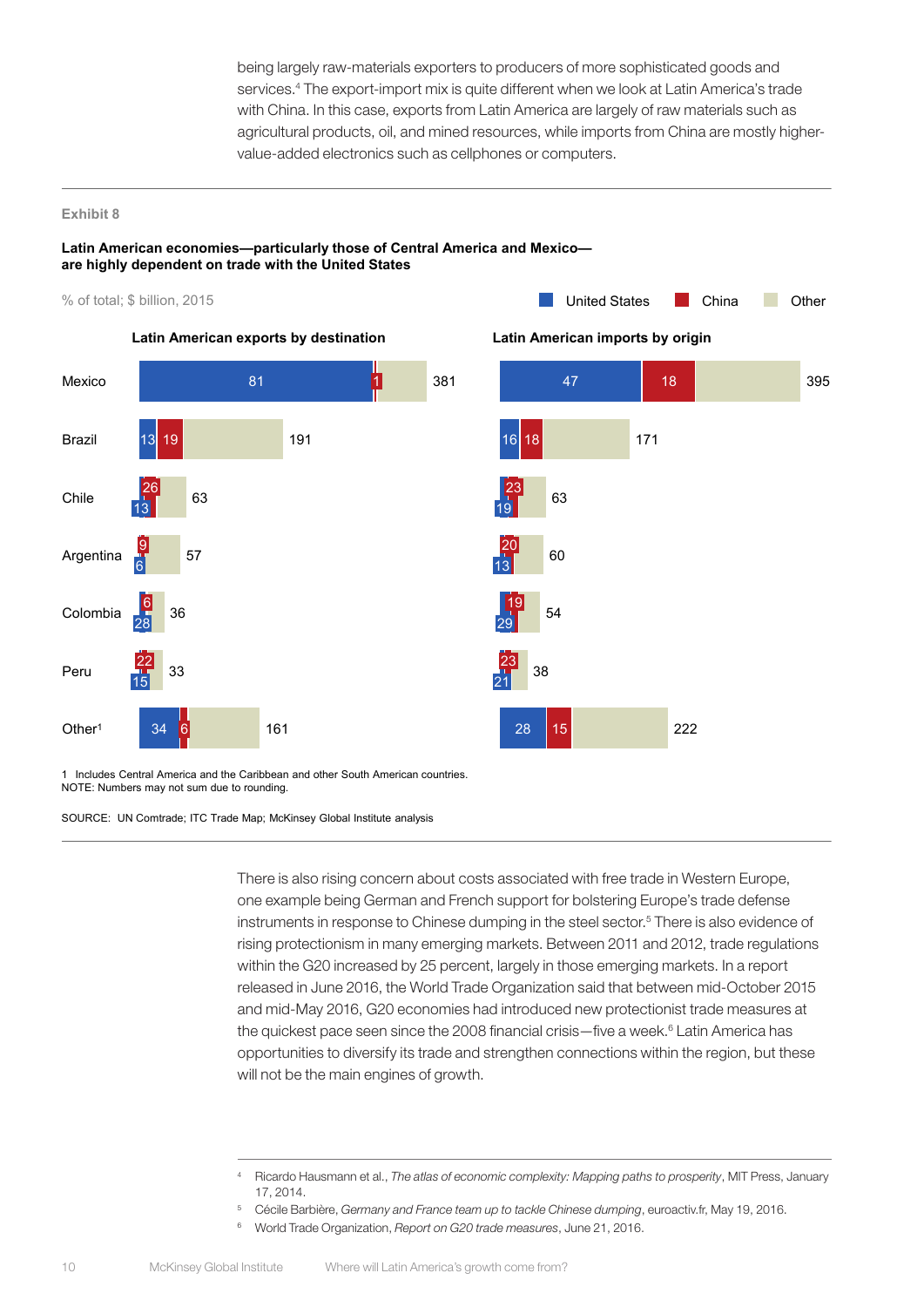## TO COUNTER THE THREAT TO GROWTH, LATIN AMERICA SHOULD CONSIDER FOUR PRIORITIES

To counter the threat to growth posed by those three disruptive forces, we see four imperatives that Latin American countries should prioritize:

- Expand high-value-added activities across key value chains by removing obstacles to competitiveness
- **Promote the efficient adoption of digital and automation technologies**
- Address the pressures created by a declining labor force by strengthening the link between education and employment and narrowing gender gaps
- Invest in long-term drivers of productivity growth, with an emphasis on innovation

## Expand high-value-added activities across key value chains by removing obstacles to competitiveness

Today, Latin America's most productive sectors (mining, professional services, and construction, expressed relative to productivity in the same sectors in the United States) are not large employers, and indeed account for less than one-fifth of total employment in the region. Mining is the most productive sector but has a very low share of employment. Agriculture, with the lowest relative productivity of any sector, is a large employer (Exhibit 9).

## **Exhibit 9**

## **Latin America's most productive sectors relative to the United States account for less than 20 percent of total regional employment**



1 Does not include public sector.

2 Includes education, health care, and personal services.

SOURCE: Economic Commission for Latin America and the Caribbean; World Bank; ILO; McKinsey Global Institute analysis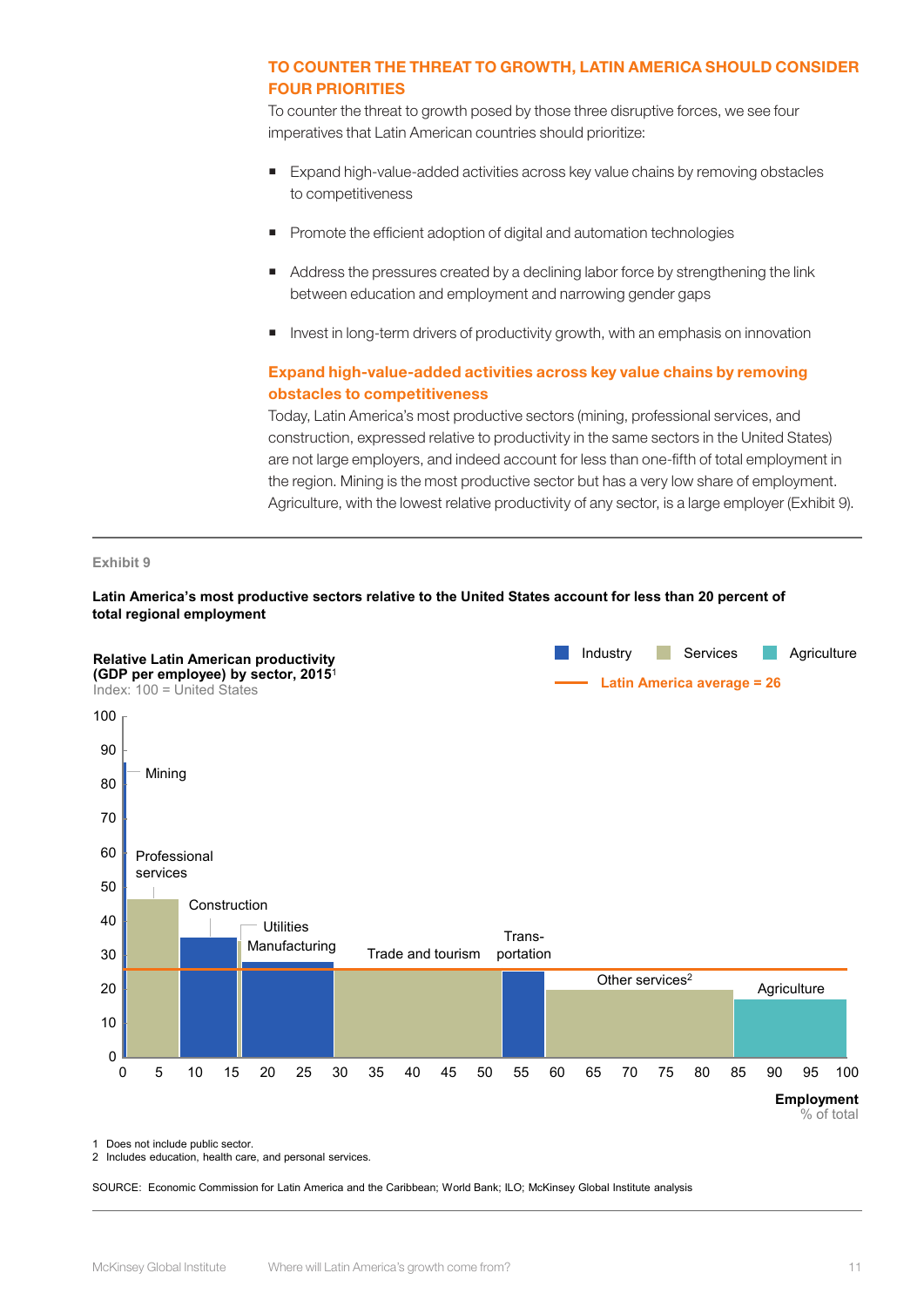Overall, across sectors, productivity lags significantly behind that of counterparts in other countries and regions. Consider service sectors as one example. Latin American productivity stands at only 33 percent of the US level, and some sectors including trade, tourism, and transport lag even further behind. Service sectors in Latin America are predominantly in urban areas, but cities have not been effective in integrating incoming rural workers into high-value-added service-sector activities.

On average, Latin American workers produce 25 percent of what US workers produce. It is notable that even Latin America's most productive sector—mining—made a negative contribution (of 4.0 percent) to the region's productivity growth between 2000 and 2015. The story was similar with other more productive sectors, including utilities (electricity, water, and gas) with a 1.2 percent negative contribution, and professional services with a 2.4 percent negative contribution (Exhibit 10).

#### **Exhibit 10**

#### **The region's most productive sectors all made a negative contribution to productivity growth over the past 15 years**



1 Does not include public sector.

2 Includes education, health care, and personal services.

SOURCE: Economic Commission for Latin America and the Caribbean; World Bank; ILO; McKinsey Global Institute analysis

What has held back productivity in the region? Many factors contribute, but one key is the business environment, which has many shortcomings. On the World Bank's ease of doing business index, Latin America is falling further behind developed economies on every metric, from starting a business to getting credit and resolving insolvencies (Exhibit 11).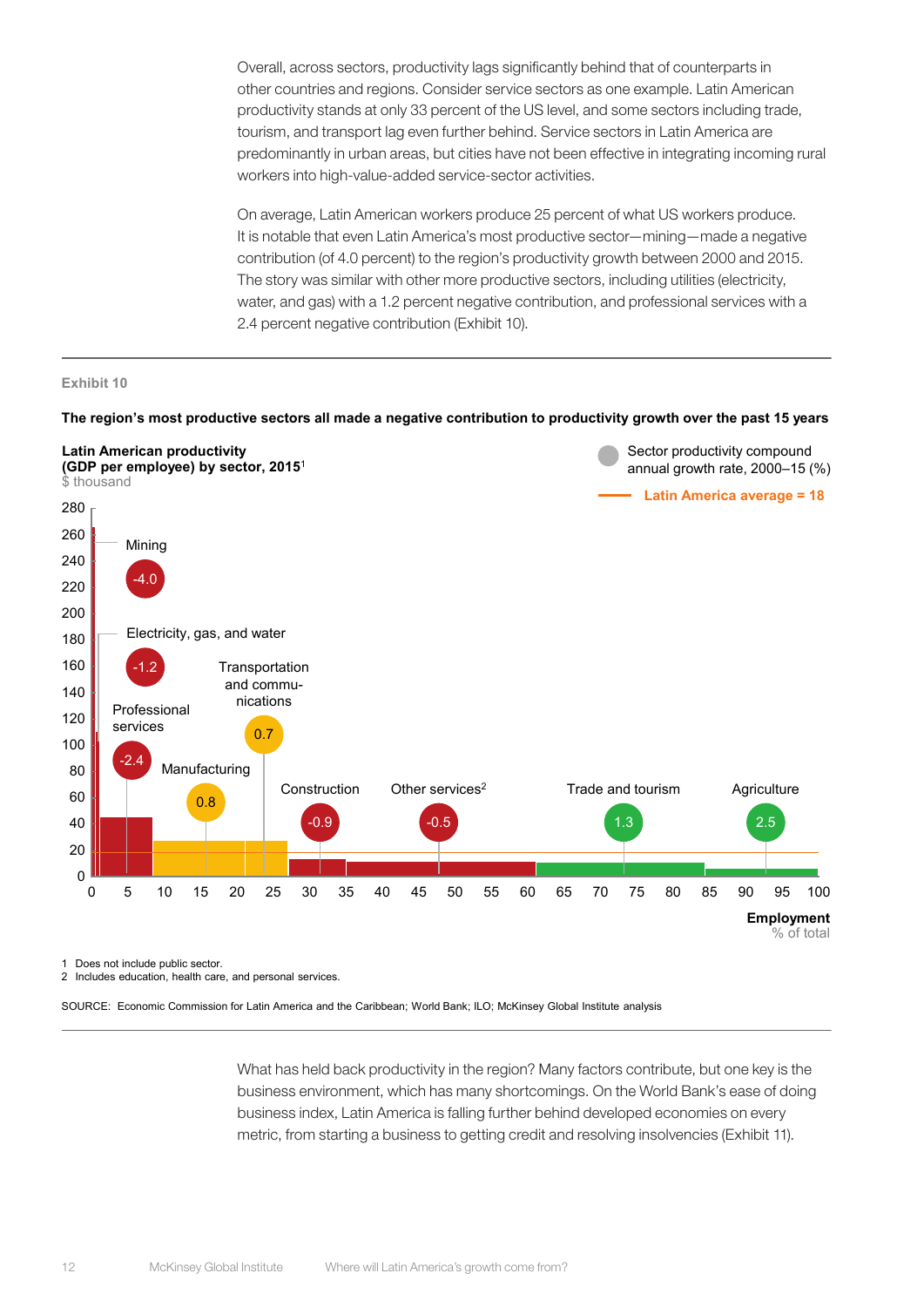## **The gap between Latin America's World Bank ease of doing business ranking and those of developed economies has widened**

**Ease of doing business distance to frontier, 2010–17** Index: 100 = frontier





**Per topic**



SOURCE: World Bank; McKinsey Global Institute analysis

The combination of stringent regulation and weak enforcement is a significant hindrance to companies' performance across the region. In manufacturing, Latin America boasts some world-beating companies, including Mexico's Grupo Alfa, the world's leading manufacturer of high-tech aluminum engine heads and blocks for the car industry, and a producer of petrochemical products; Brazil's Embraer, the aircraft manufacturer; and Argentina's Tenaris, a leading supplier of specialized steel pipes. But many other companies struggle to compete locally and internationally because of restrictive labor rules and sector-specific regulations that persist across the region. High social taxes and stringent job security laws make firing redundant employees difficult and leave employers reluctant to hire, stoking the informal labor market.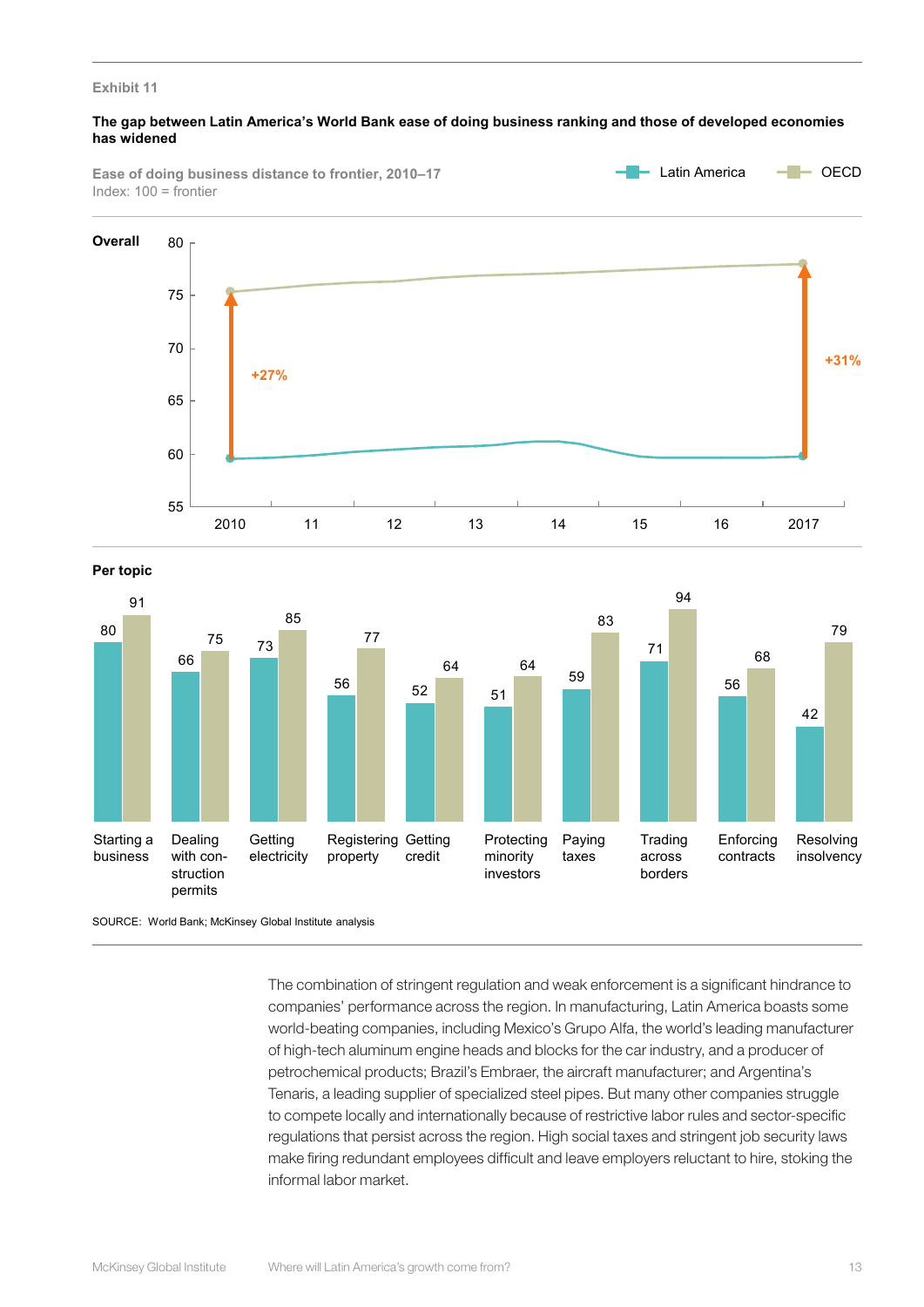Service sectors, too, suffer from poorly enforced regulations that encourage informality and therefore constrain productivity growth. Informality arises as many firms have strong incentives to avoid becoming formal because of high taxes, poor auditing capabilities, and low levels of sanctions. Inefficient informal players stay in business and prevent more productive, formal companies from gaining market share, constraining overall productivity. Extensive MGI research into informal sectors finds that the substantial cost advantage that informal companies gain by avoiding taxes and regulations more than offsets their low productivity and small scale, and distorts competition.7 Regulations are therefore needed that reduce the cost of formal employment to both employers and employees (for instance, lower labor taxes) and raise the risks of noncompliance (for example, better monitoring and prosecution of informal operations); such measures will help create more productive service jobs.

Latin America today misses a huge opportunity by not using its abundant natural resources efficiently. The region has 50 percent of the world's forested area, the largest land carbon sinks in the world; 12 percent of the globe's remaining arable land; nearly four times the internal renewable water resources per capita as the rest of the world; 27 percent of the world's biofuels production; 27 percent of proven global oil reserves; and rich veins of copper, iron, and silver. However, natural resources productivity (defined as value added relative to the value of reserves) is, we estimate, about 70 percent below that of its counterparts in the top 25 percent of the most productive economies in the world; its sophistication (a proxy for the complexity of the goods produced) is nearly 40 percent lower (Exhibit 12).

#### **Exhibit 12**

## **Latin America's natural resources value chain has significantly lower productivity and sophistication than those of leading economies**



**Natural resources sophistication**<sup>1</sup>

**-39%**

1 Measures the complexity of the export portfolio approach described by Hausmann et al.

SOURCE: Hausmann et al., *The product space and its consequences for economic growth*, American Physical Society, APS March Meeting, March 2007; World Bank; UN Comtrade; McKinsey Global Institute analysis

> <sup>7</sup> See, for instance, Diana Farrell, "The hidden dangers of the informal economy," *McKinsey Quarterly*, July 2004, and *A tale of two Mexicos: Growth and prosperity in a two-speed economy*, McKinsey Global Institute, March 2014.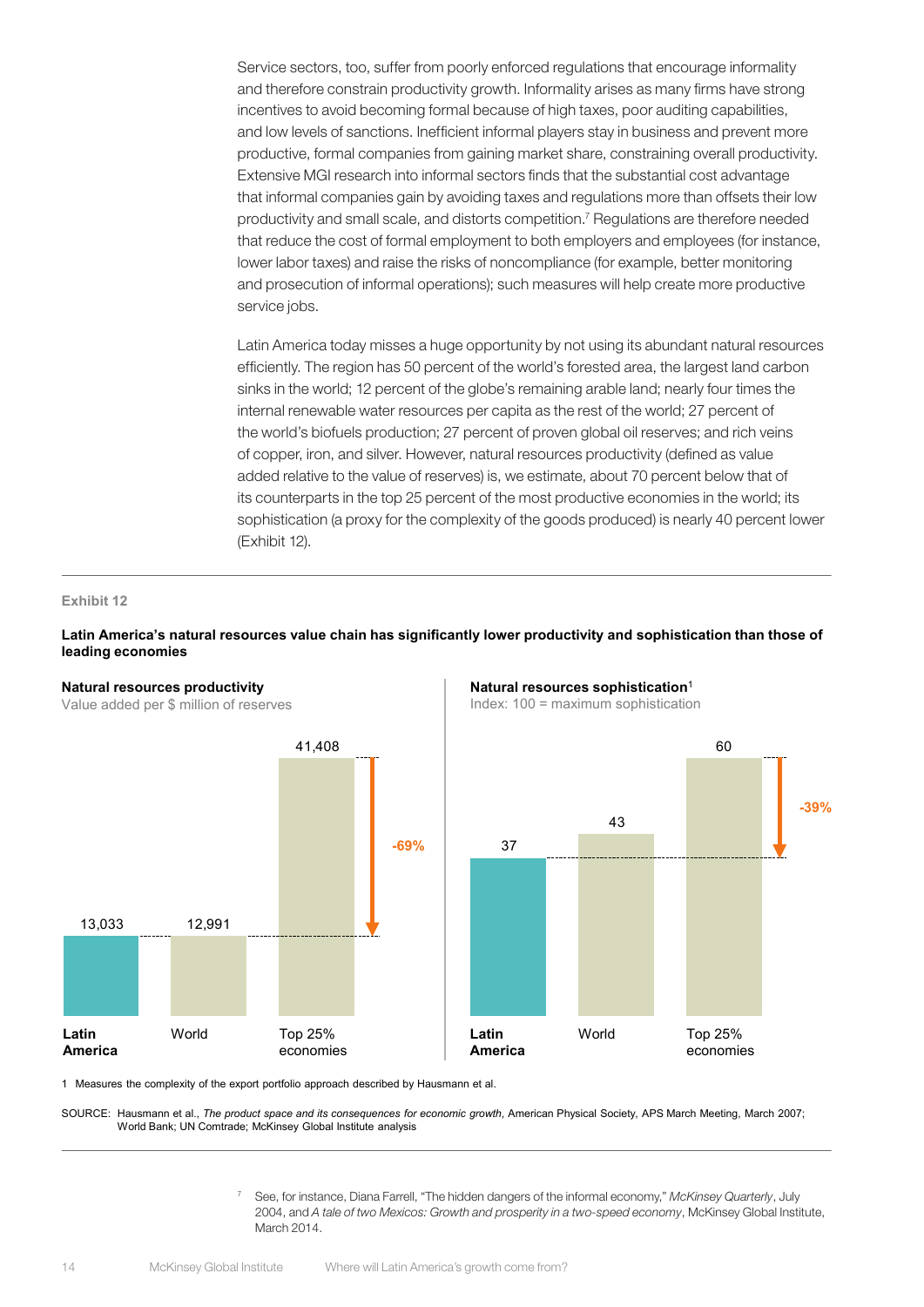Transforming the natural resources value chain requires shifting from an abundance mindset to a productivity mindset. Latin American countries need to make the most of their rich resources by extracting them, selling them, and using them more efficiently. For instance, a large share of the region's oil reserves is extracted and processed inefficiently by state-owned oil companies using aging plants and equipment. Energy efficiency among households and businesses is low, particularly in economies that subsidize energy. Agriculture sectors and food industries in the region consume double or triple the water volumes that their counterparts in the United States and China do.<sup>8</sup> Rapid advances in automation technologies such as artificial intelligence, robotics, analytics, and the Internet of Things are beginning to transform the way resources are produced and consumed. Drones can conduct preventive maintenance on utility lines, saving money. Using data analytics to identify new copper fields can potentially raise productivity. Increased use of robotics in the oil and gas industry could automate many activities that currently carry high risk for humans. Recent MGI research found that adoption of such technologies globally could unlock cost savings of between \$900 billion and \$1.6 trillion in 2035—that's the equivalent of the GDP of Indonesia at the lower end of the range or Canada at the higher end.<sup>9</sup>

## Promote the efficient adoption of digital and automation technologies

Technology has long been a powerful catalyst for higher productivity, from the first machines deployed during the Industrial Revolution to the invention of the telephone and the internet. Today's digital and automation technologies have the potential to utterly transform individual lives and the way that businesses operate and continue to power rising productivity. Latin America's economies need to engage fully in this latest wave of innovation. There is much to do. According to World Bank estimates, Latin America invests only around 0.8 percent of GDP in R&D activities, compared with an average of around 2.4 percent in OECD countries and China's 1.8 percent.<sup>10</sup>

Digital technologies are powerful drivers of company performance and economic growth. MGI research has found that digitization could boost the GDP of Mexico by between \$82 billion and \$144 billion a year by 2025 and the GDP of Brazil by \$125 billion to \$205 billion. In the United States, the GDP impact could be between \$1.6 trillion and \$2.2 trillion.<sup>11</sup> First, online talent platforms can make the labor market more efficient and transparent; their ability to accelerate job searches could lower the equilibrium unemployment rate, while better job matches could have a positive effect on productivity. New digital marketplaces for services are also creating flexible work opportunities that could boost labor-force participation. Prior MGI research has estimated that these effects could add \$500 billion to annual GDP by 2025.<sup>12</sup> Second, the Internet of Things can improve the utilization of fixed assets and add between \$250 billion and \$400 billion to annual US GDP by 2025.13 Third, companies that are investing in big data analytics and Internet of Things technologies could produce \$900 billion to \$1.3 trillion in annual GDP impact.<sup>14</sup>

The development of automation enabled by technologies including robotics and artificial intelligence brings the promise of higher productivity and increased efficiency, safety, and convenience. MGI research finds that automation could raise productivity growth on a global

<sup>&</sup>lt;sup>8</sup> Building globally competitive cities: The key to Latin American growth, McKinsey Global Institute, August 2011; *Fueling sustainable development: The energy productivity solution*, McKinsey Global Institute, October 2008.

<sup>&</sup>lt;sup>9</sup> *Beyond the supercycle: How technology is reshaping resources*, McKinsey Global Institute, February 2017.

<sup>10</sup> World development indicators.

<sup>11</sup> *Digital America: A tale of the haves and have-mores*, McKinsey Global Institute, December 2015.

<sup>&</sup>lt;sup>12</sup> A labor market that works: Connecting talent with opportunity in the digital age, McKinsey Global Institute, June 2015.

<sup>13</sup> *The Internet of Things: Mapping the value beyond the hype*, McKinsey Global Institute, June 2015.

<sup>14</sup> *Digital America: A tale of the haves and have-mores*, McKinsey Global Institute, December 2015. Also see *Big data: The next frontier for innovation, competition, and productivity*, McKinsey Global Institute, June 2011.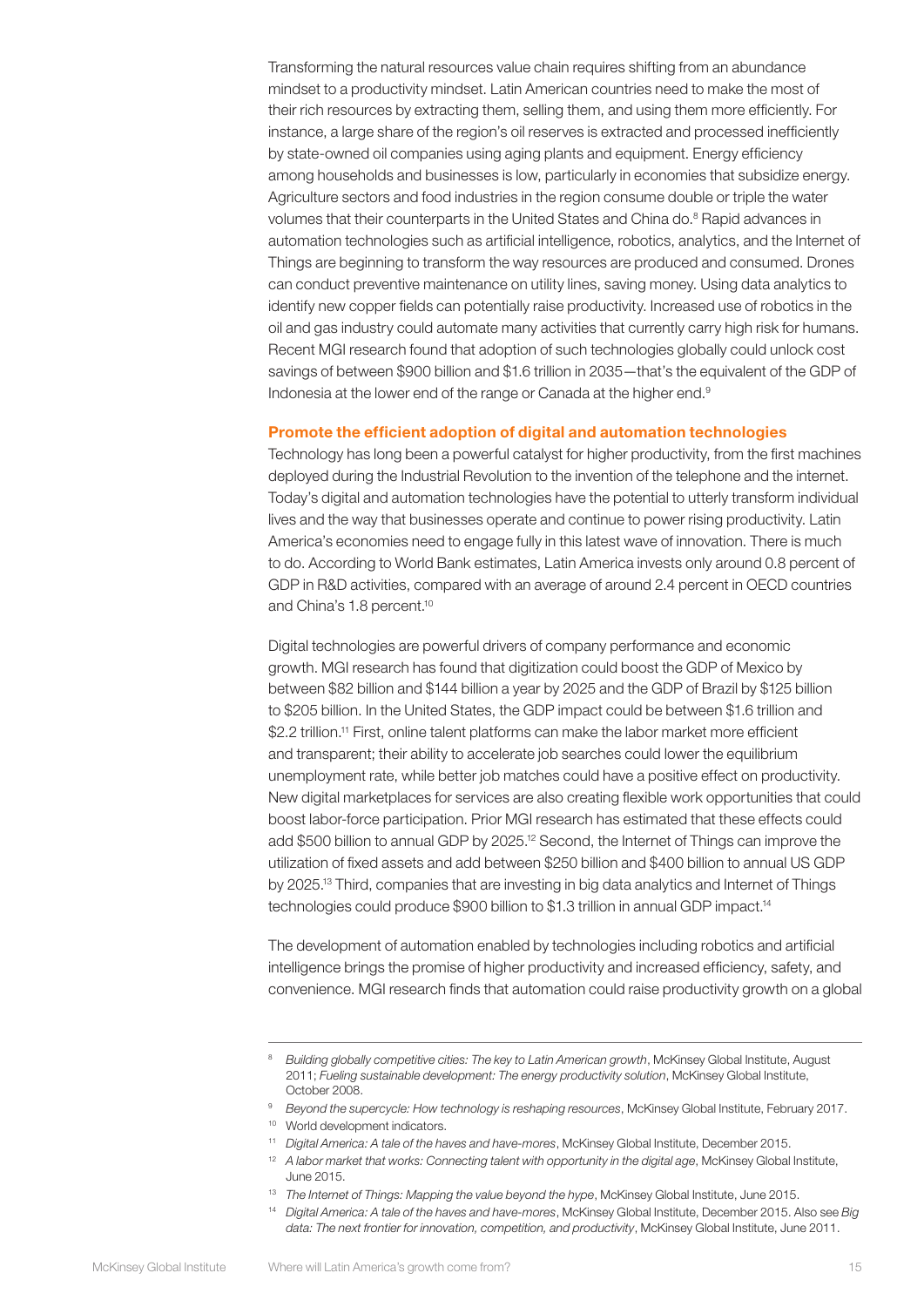basis by as much as 1.4 percent annually.15 Although less than 5 percent of occupations can be automated entirely using today's technologies, almost all occupations will change. In Latin America, we estimate the automation potential to be near 50 percent, which means half of total full-time-equivalent time spent at work is potentially automatable (Exhibit 13). In just seven countries, this potential would be associated with more than 76.4 million full-timeequivalent workers earning more than \$970 billion in wages.16

#### **Exhibit 13**

### **Close to half of workers' time can be automated in Latin America—with even higher shares in manufacturing, tourism, and agriculture**

% of total full-time-equivalent time, 2016

**FTEs technically feasible for automation** 



## **FTEs technically feasible for automation, by sector**

SOURCE: McKinsey Global Institute Automation Database; McKinsey Global Institute analysis

The opportunity of automation is huge, but this wave of innovation also raises difficult questions about the broader impact of automation on jobs, skills, wages, and the nature of work itself. There will be more economic dislocation. As digital technologies automate many of the tasks that humans are paid to do, the day-to-day nature of work will change

<sup>15</sup> *A future that works: Automation, employment, and productivity*, McKinsey Global Institute, January 2017.

<sup>&</sup>lt;sup>16</sup> The seven countries are Argentina, Brazil, Chile, Colombia, Costa Rica, Mexico, and Peru.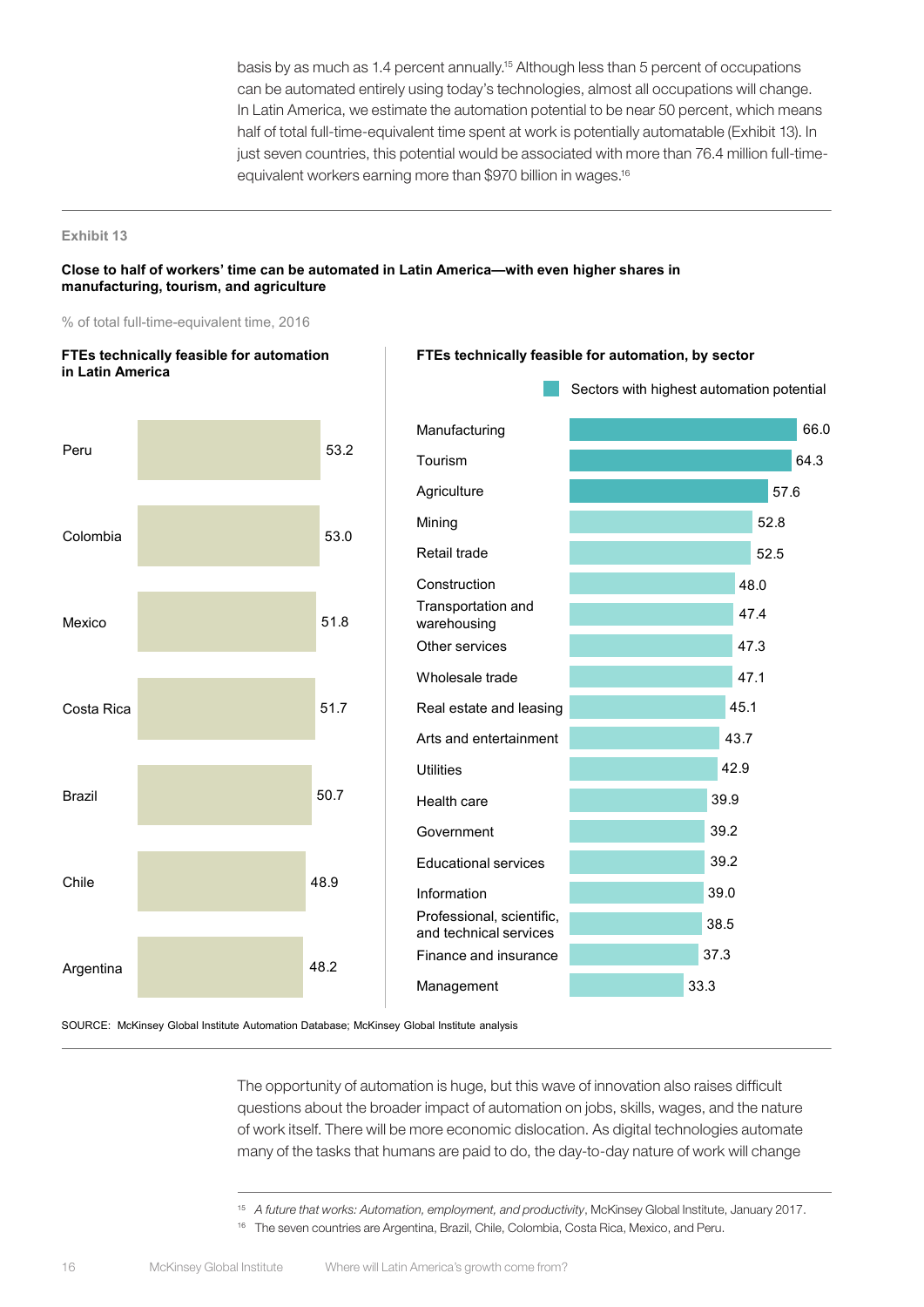in a majority of occupations. As companies redefine many roles and business processes, workers of all skill levels will be affected. Historical job displacement rates could accelerate over the next decade. The scale of shifts in the labor force is likely to be of a similar order of magnitude to technology-enabled shifts out of agriculture in developed countries during the 20th century. These historical shifts did not result in long-term mass unemployment because they were accompanied by the creation of new types of work. The imperative for all countries is to step up education and training to prepare people for those new roles, and to put in place policies to mitigate the impact on individuals during the transition to a more automated world.

## Address the pressures created by a declining labor force by strengthening the link between education and employment and narrowing gender gaps

Given declining fertility and slower population growth, it is vital that Latin American countries do everything possible to bolster their labor pools. Two broad areas need to be addressed: raising skills and raising numbers—the latter by removing barriers to women who want to work entering the labor market.

Develop skills by strengthening the link between education and employment Latin American businesses face considerable skills gaps. In a McKinsey survey, between 40 and 50 percent of Latin American employers cited a lack of skills as the main reason for entry-level vacancies.17 According to the World Economic Forum, despite a sharp increase in labor-force participation over the past 20 years, companies in the region report significant numbers of unfilled vacancies. Thirty-seven percent of companies surveyed said that finding workers with the necessary training was one of the main obstacles that they faced. This was higher than the global average. In Brazil, 68 percent of managers said that they had difficulties filling positions, followed by Argentina at 41 percent, Costa Rica at 40 percent, and Mexico and Panama at 38 percent. As in other regions of the world, the main reasons cited included lack of technical skills, an inadequate number of applicants, and lack of experience.<sup>18</sup>

Latin America's education system needs to improve markedly to help address this situation. The quality and value of education overall lag behind those of developed nations—at the primary, secondary, and tertiary levels and in the provision of lifelong learning. Latin America's average score was lower than that of high-income OECD countries on a series of relevant parameters in the World Economic Forum's Global Competitiveness Report, with the largest gap in the quality of math and science.<sup>19</sup> These deficiencies let down Latin America's youth. Mexico has one of the highest shares in the OECD of young people not in education, employment, or training. McKinsey's 2012 study on education to employment found that in the Latin American countries surveyed, between 50 and 60 percent of young people were working in jobs unrelated to their field of study.<sup>20</sup> Another study finds that 50 percent of 15-year-olds in Latin America who took the Programme for International Student Assessment (PISA) did not meet basic competence on math, science, and reading, compared with the OECD average of 21 percent. Including 15-year-olds not evaluated because they either were not participating in the education system or were still in elementary school, the figures are 66 percent lacking basic competence in Latin America compared with 29 percent in OECD countries. The situation varies hugely within the region.

<sup>17</sup> Mona Mourshed, Diana Farrell, and Dominic Barton, *Education to employment: Designing a system that works*, McKinsey Center for Government, 2012.

<sup>&</sup>lt;sup>18</sup> *Bridging the skills and innovation gap to boost productivity in Latin America*, The Competitiveness Lab: A World Economic Forum Initiative, January 2015.

<sup>19</sup> *Global competitiveness report*, World Economic Forum, 2014.

<sup>20</sup> Mona Mourshed, Diana Farrell, and Dominic Barton, *Education to employment: Designing a system that works*, McKinsey Center for Government, 2012.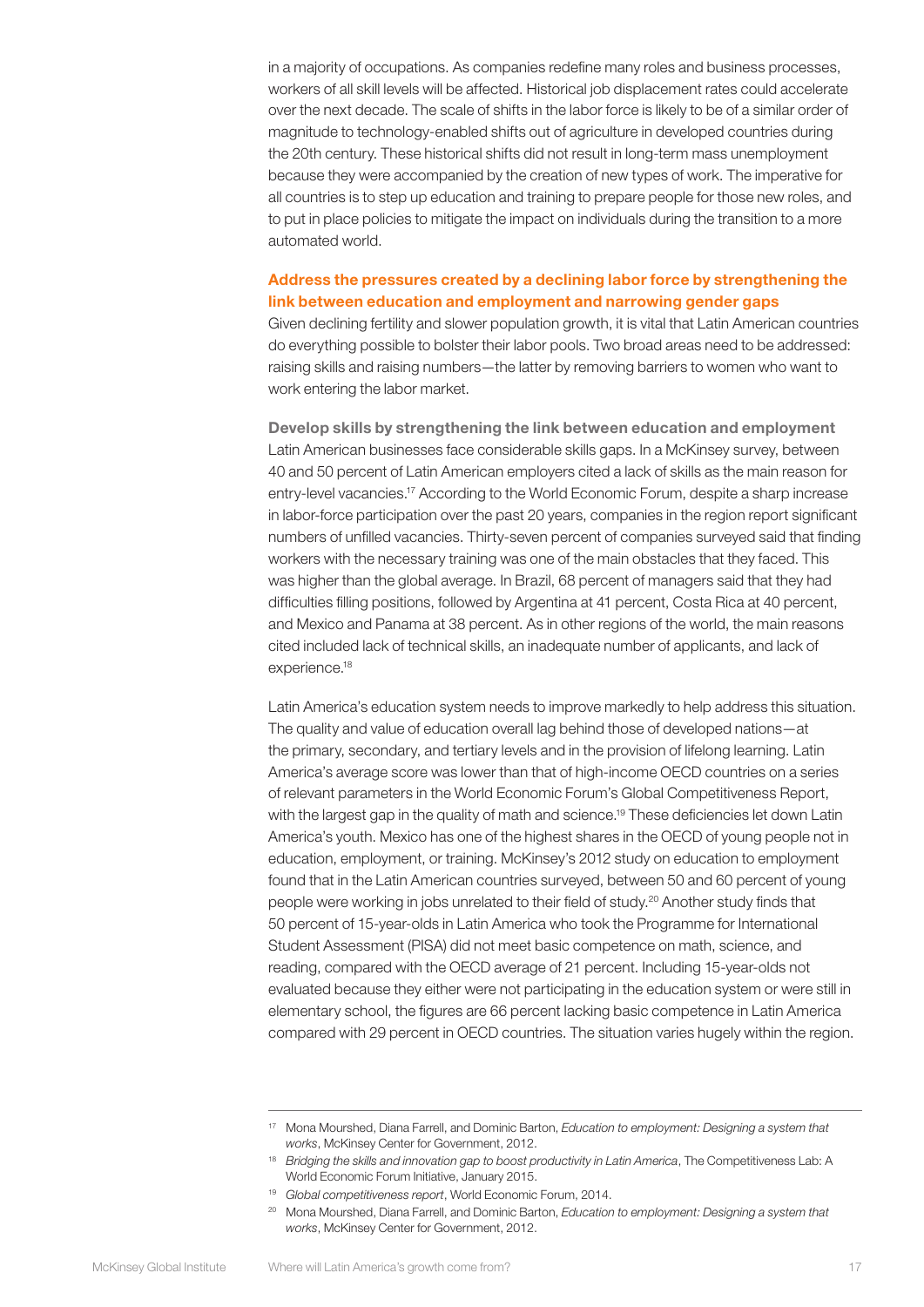For instance, in Chile the figure is 48 percent (still far above the OECD average), but in the Dominican Republic, it is a shockingly high 90 percent.<sup>21</sup>

Latin American countries need to strengthen the quality of education and access to it, and they must focus much more acutely on ensuring that education and training systems produce people with the skills that businesses need—and will equip them for a world where automation is much more widespread.<sup>22</sup> McKinsey & Company is involved in a number of initiatives in the region. For example, McKinsey is a founding funder, with USAID and the Walmart Foundation, of Generation, an initiative that equips young people with the skills needed in the workforce.23 In our experience, education to employment should be regarded as a continuous journey with three core aspects in place to be successful: (1) improved data collection and dissemination; (2) sector-wide collaboration; and (3) the creation of an education-to-employment "system integrator" that coordinates, catalyzes, and monitors activity across sectors and stakeholders.

## Promote gender equity in labor markets

The entry of more women into the labor force would be of significant benefit to countries with aging populations that face pressure on their labor pools and therefore, potentially, on their GDP growth. MGI global research on the "power of parity" found that, globally, an additional \$12 trillion of GDP could be created if all countries were to match the progress in narrowing gender gaps of the best-performing countries in their region (a best-in-region scenario). If women were to participate in the workforce identically to men (a full-potential scenario), the potential would be \$28 trillion in additional GDP.<sup>24</sup>

MGI finds that the GDP potential in Latin America is the second highest in the world (after India). In a best-in-region scenario, the region could create an additional \$1.1 trillion of GDP by 2025, 14 percent above what can be achieved at current rates of progress toward gender parity. In a full-potential scenario, the GDP uplift could be \$2.6 trillion or an additional 34 percent of GDP. The highest potential relative to GDP would be in the countries with the largest gender disparities in the region, namely the Dominican Republic, Guatemala, and Mexico (Exhibit 14).

The evidence shows that women need to be equal partners in society for them to be equal participants in work, and therefore action is needed to narrow the gender gap in both. On gender inequality in work, Latin America scores as extremely unequal on the perceived wage gap for similar work and on the amount of unpaid care work performed by women as opposed to men—about three times as much. Latin American women's workforce participation rate is less than 70 percent of men's, lower than the 80 percent or more in China, sub-Saharan Africa, North America, and Western Europe. On social indicators, the region has "extremely high" gender inequality on political representation—there is roughly one woman for every three men in Latin American legislatures—and on legal protection and violence against women.

<sup>21</sup> *Latin America and the Caribbean in PISA*, Inter-American Development Bank and CIMA, 2016.

<sup>&</sup>lt;sup>22</sup> McKinsey & Company and the McKinsey Global Institute have published extensively on the issue of skills and the changing labor market. See, for example, Mona Mourshed, Diana Farrell, and Dominic Barton, *Education to employment: Designing a system that works*, McKinsey Center for Government, 2012; *A labor market that works: Connecting talent with opportunity in the digital age*, McKinsey Global Institute, June 2015; and Martha Laboissiere and Mona Mourshed, *Closing the skills gap: Creating workforce-development programs that work for everyone*, McKinsey Public Sector Practice, February 2017.

<sup>&</sup>lt;sup>23</sup> The program, which operates in five countries including Mexico, serves more than 10,000 students in 31 cities. Students who have taken part report two to six times the income after Generation than before; 83 percent of participants are employed within 90 days of completing the program; and 86 percent remain in the same job three months after placement. Eighty-eight percent of the more than 1,000 employers taking part say that Generation graduates perform better than average.

<sup>24</sup> *The power of parity: How advancing women's inequality can add \$12 trillion to global growth*, McKinsey Global Institute, September 2015.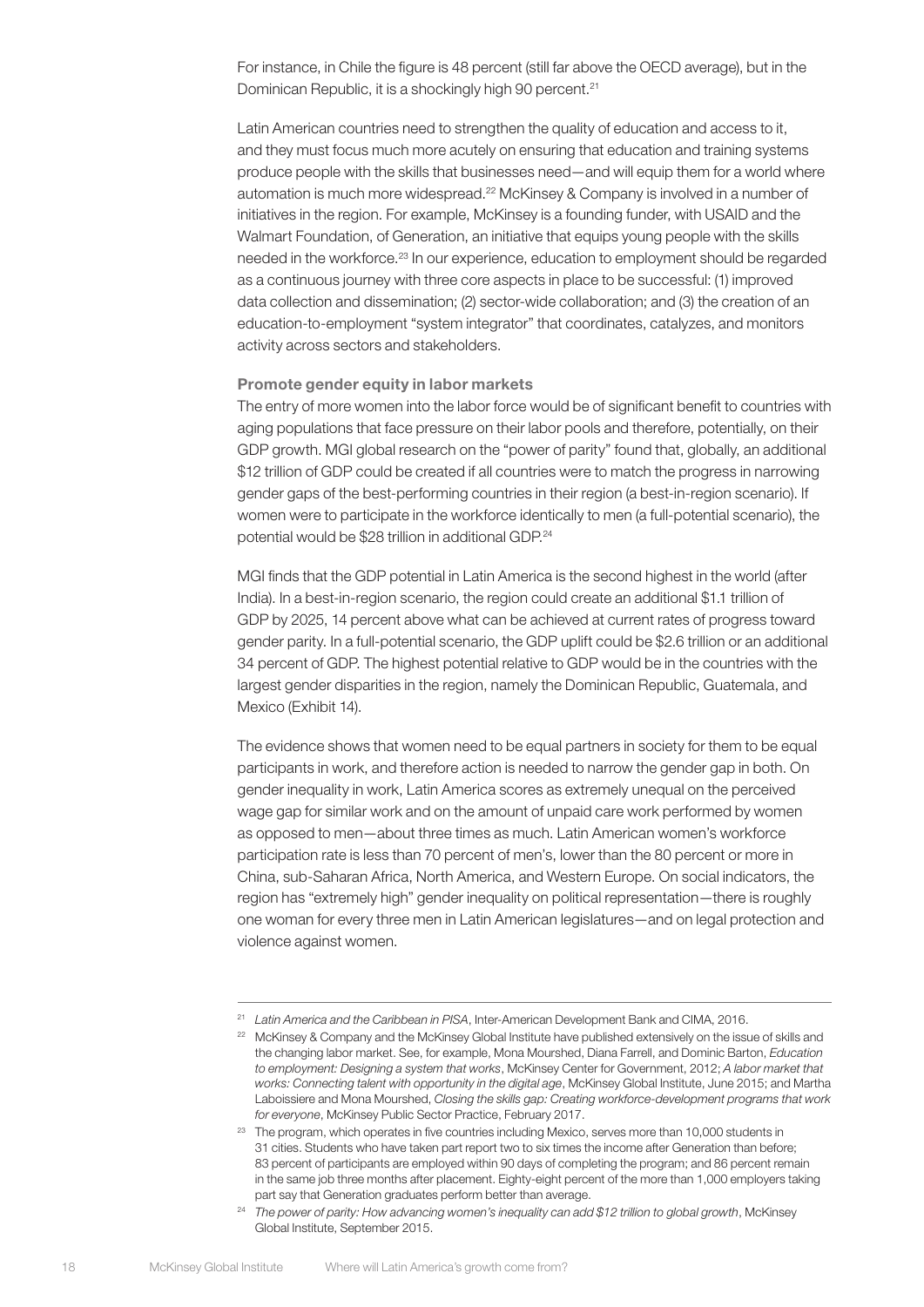### **Addressing gender gaps could create \$1.1 trillion to \$2.6 trillion of additional GDP by 2025**



SOURCE: McKinsey Global Institute analysis

Action is particularly important in four areas—education, unmet need for family planning, maternal mortality, and financial inclusion are strongly correlated with gender equality in work. MGI estimates that Latin America needs to spend an additional 1.5 to 2.0 percent of GDP a year on these four areas, with spending on education from early childhood to university accounting for the lion's share.<sup>25</sup> However, the GDP benefit could be between six and eight times the initial outlay. Some countries are making faster progress toward gender equality than others. For example, International Labour Organization data suggest that Chile is closing the gender gap in labor-force participation, and Ecuador is pulling women out of agriculture faster than other countries.

<sup>&</sup>lt;sup>25</sup> Delivering the power of parity: Toward a more gender-equal society, McKinsey Global Institute, May 2016.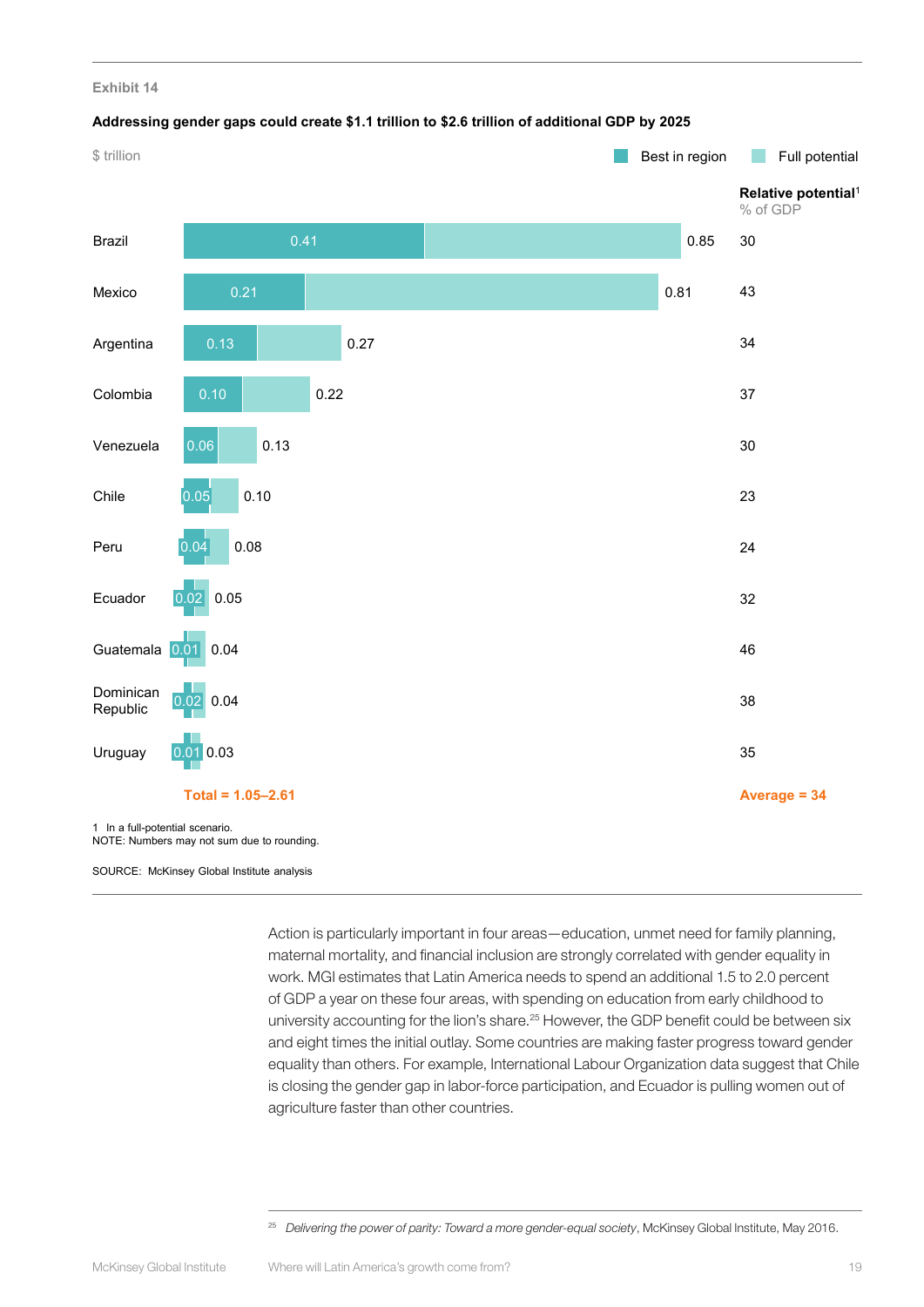## Invest in long-term drivers of productivity growth

The challenge to growth exists across Latin America. Although targeted interventions to boost sector productivity can have a very powerful effect in the short and medium term, an inclusive and sustainable growth strategy requires strengthening the business environment as well as investment in the capital and infrastructure that enable productivity growth and competitiveness.

## Strengthen macroeconomic fundamentals

Overall, macroeconomic fundamentals in the region have been strong, with low inflation and low volatility in exchange rates and interest rates. Public debt levels have fallen slightly over the past 15 years. The two exceptions to this generally positive macroeconomic context are Argentina and Venezuela (Exhibit 15). Both economies have displayed macroeconomic fragility. Argentina has recently undertaken concerted efforts to strengthen stability, but the results have yet to unfold. Venezuela's economy appears to be deteriorating. Inflation is extremely high—475 percent in 2016, the IMF estimates—and the country has three official exchange rates. Across the region, although public debt levels are down a little, fiscal vulnerability is rising, particularly in economies with large resource sectors, because the commodity-price boom has ended and revenue from resources has fallen sharply. In Brazil, for instance, public debt increased by more than 10 percentage points during 2015, and the IMF expects it to continue rising by three to four percentage points a year over the next five years.26 Continuing to strengthen macroeconomic fundamentals is key to improving competition, trade, and investment in the region.

## Address infrastructure gaps

Over the past 15 years, Latin America on average has invested some \$106 billion a year on the transportation, power, water, and telecom systems on which businesses and populations depend. However, this investment falls short of what is needed, depriving citizens of essential services and constraining growth. Middle-income nations in Latin America could add two percentage points to annual growth rates if their infrastructure was comparable with that of middle-income nations such as Turkey and Bulgaria, MGI has found.27 More recent MGI research found that Latin America's spending on infrastructure as a share of GDP—2.4 percent between 1992 and 2013—was the lowest of any region in the world. In comparison, for instance, China spent 8.6 percent of GDP during this period, India 4.9 percent, Africa 3.1 percent, and the United States and Western Europe 2.5 percent each. We estimate that Latin America needs to invest \$214 billion a year (mostly on energy and roads) in the period to 2030 purely to keep pace with projected GDP, which does not include improving the region's infrastructure. Overall between 2016 and 2030, Latin America needs to spend around \$7 trillion on economic infrastructure, compared with the \$5 trillion spent between 2000 and 2015.<sup>28</sup>

In order to raise spending on infrastructure, governments need to look at ways to increase funding streams through user fees, property-value capture, and selling assets and recycling the proceeds to fund new infrastructure. Although they are an important part of the funding mix, public-private partnerships account for only about 5 to 10 percent of total investment. Given rising fiscal vulnerability in the region, more investment will need to come from the private sector, and that will require macroeconomic stability and regulatory certainty. Beyond ensuring that financing is available, the region needs to ensure that all spending is as productive as possible. MGI's 2013 research found that replicating best practices in the selection and delivery of infrastructure projects, and making more use of existing infrastructure, could deliver the same amount of infrastructure for 40 percent less cost—or,

<sup>26</sup> *World Economic Outlook*, IMF, October 2016.

<sup>27</sup> *Infrastructure productivity: How to save \$1 trillion a year*, McKinsey Global Institute and the McKinsey Infrastructure Practice, January 2013.

<sup>28</sup> *Bridging global infrastructure gaps*, McKinsey Global Institute and McKinsey's Capital Projects & Infrastructure Practice, June 2016.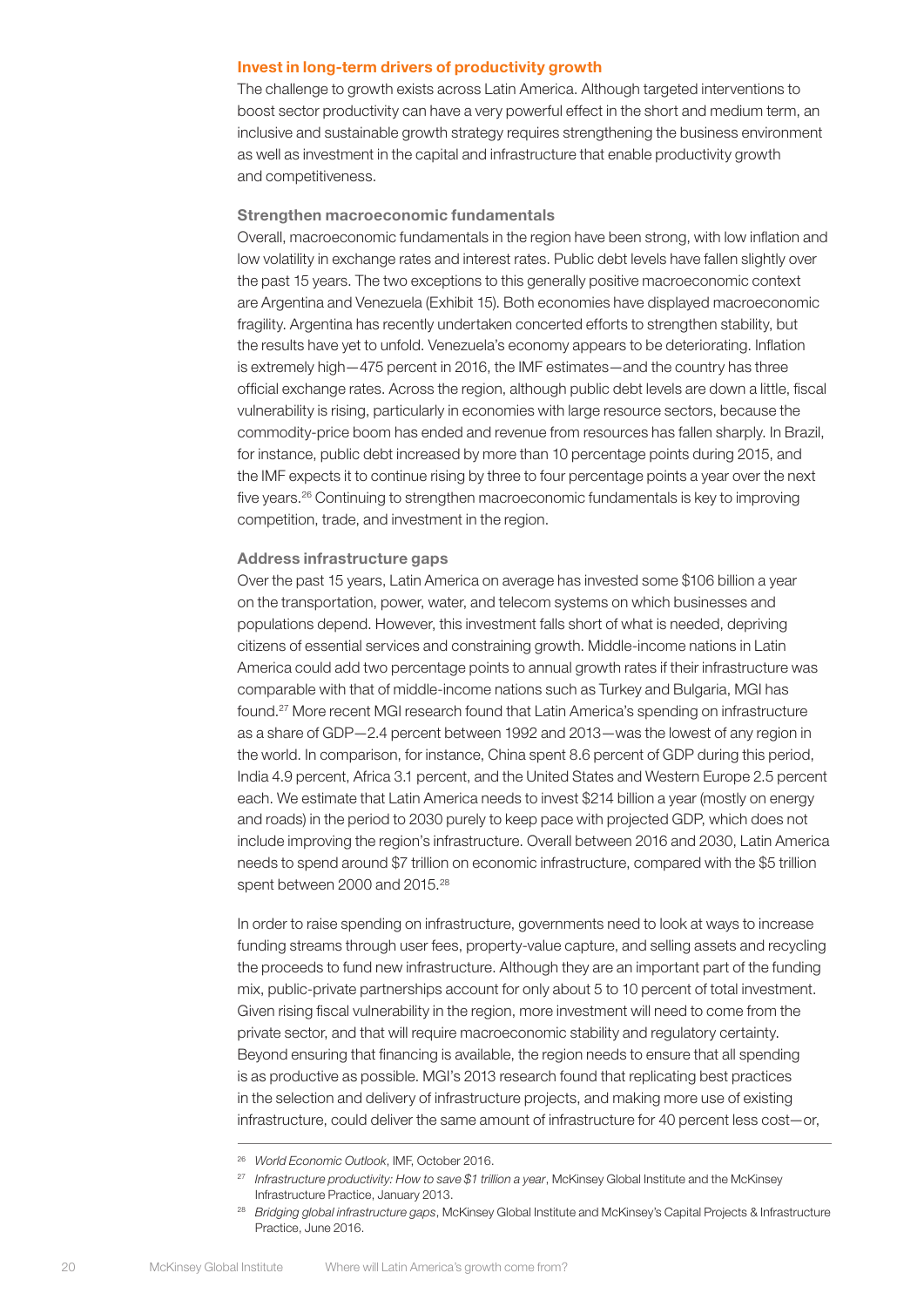put another way, deliver a 60 percent boost to productivity. This step up in productivity is feasible simply through the application of established and proven practices across the globe.<sup>29</sup>

#### **Exhibit 15**



## **With the exception of Argentina and Venezuela, Latin America has strong macroeconomic fundamentals, but fiscal vulnerability is rising**



**Fiscal moderation**

**Exchange rate, local currency unit per \$** Index: 100 = 2000



 $40 \downarrow$ <br>2000 2000 05 10 2015

55

65

60

50

45

1 Average for Brazil, Chile, Colombia, Mexico, and Peru.

SOURCE: IMF; World Bank; IPC-CqP database; McKinsey Global Institute analysis

**Fiscal vulnerability**

<sup>29</sup> *Infrastructure productivity: How to save \$1 trillion a year*, McKinsey Global Institute and the McKinsey Infrastructure Practice, January 2013.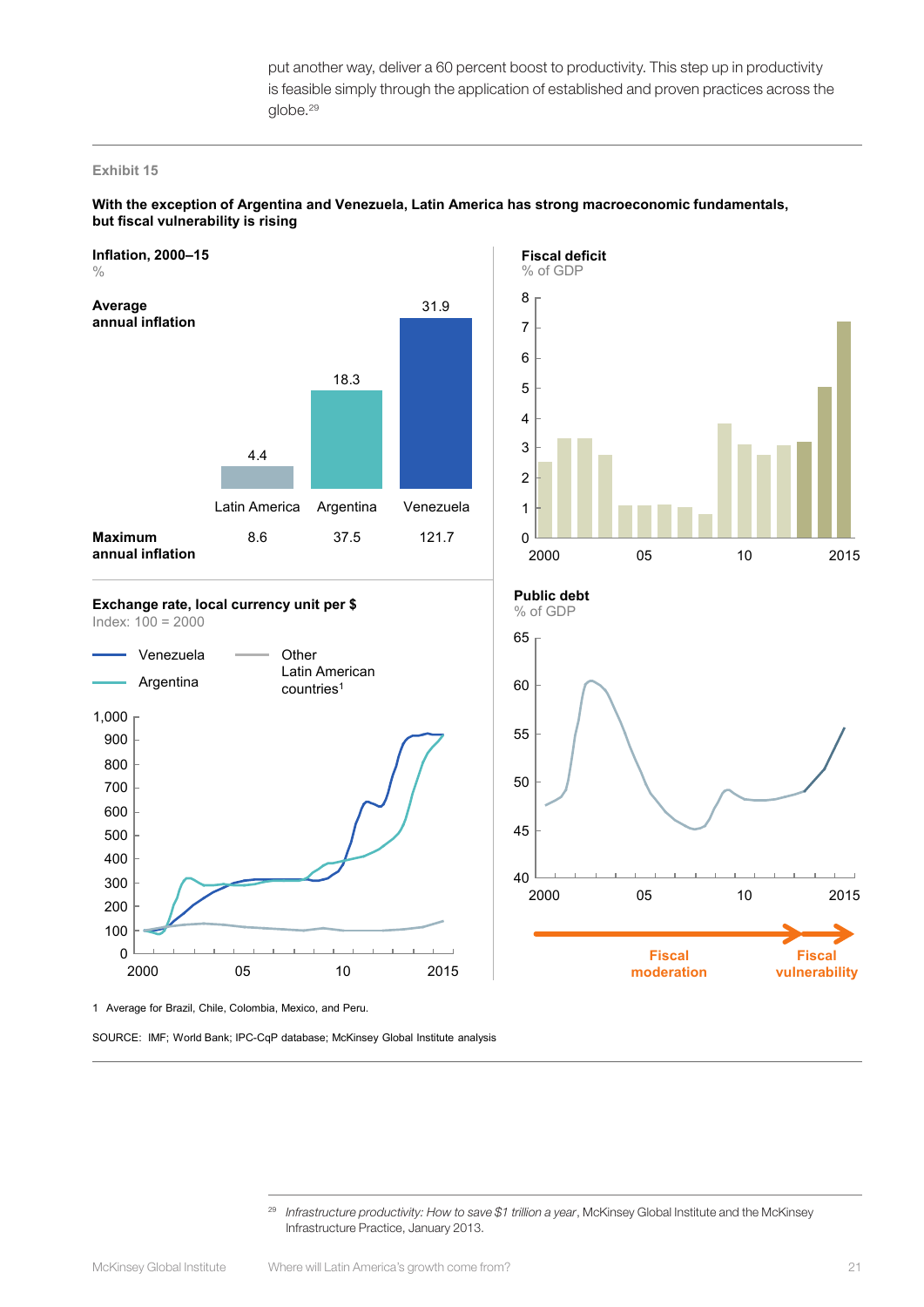## Expand access to capital

Difficulties in accessing credit and its high cost are major hurdles for small and mediumsized businesses seeking to expand and create new jobs. A fundamental issue in the region is lack of "financial depth," measured as total regional debt and equity outstanding divided by regional GDP. On this measure, Latin America has one of the lowest financial depths of any region in the world—only Central and Eastern Europe and the Commonwealth of Independent States, and Africa have less financial depth.<sup>30</sup> That contributes to the fact that 48 percent of Latin Americans do not have access to financial services.

Digital finance is a powerful way to overcome financial exclusion. MGI research in 2016 found that digital financial services could boost GDP by 5.5 percent and 5.0 percent in Brazil and Mexico, respectively, by 2025. Moreover, 46 million more Mexicans and 35 million Brazilians could obtain access to financial services through digital means. Governments can use digital finance to reduce "leakage" through corruption on both expenditure and revenue, saving an estimated \$2 billion a year in Mexico and \$1 billion a year in Brazil.

Governments, banks, and corporations all have a part to play in ensuring that individuals and businesses obtain the financial services, including credit, that they need to make the most of their economic potential. Digital finance is one powerful tool, but there are others. Governments can reform financial regulation to encourage creditors to lend by, for instance, improving the process for recovering collateral and pushing for improvements in credit reporting. Banks can foster longer-term relationships with their clients and can modernize their credit-granting processes, using data analytics and new forms of digital information to gauge creditworthiness. Large companies with access to low-cost capital can help to finance smaller partners by offering financing for equipment or technology purchases.

•••

There is enormous theoretical potential to bolster growth even in the face of challenging demographics, but potential needs to be translated into tangible impact felt by families and businesses across the region. We do not underestimate the extent of the changes that will be needed to achieve a positive impact on productivity and growth. Governments, businesses, and even individuals all need to play their part. Governments need to design and effectively enforce public policies and regulations that eliminate obstacles for growth and enable innovation and inclusion. They can also play a useful role in bringing together key stakeholders to coordinate demand and supply in labor and innovation markets. Although a number of corruption scandals have undermined the reputation of business in Latin America in recent years, a growth agenda needs the committed input of the private sector with a determination to raise productivity, expand operations, and innovate. Businesses should promote greater collaboration within the region to strengthen local value chains, work with governments to define national and regional economic-development strategies, and, broadly, take a longer-term view of growth policies and initiatives. Business leaders can also help to create networking opportunities and act as spokespeople for the private sector, expressing their concerns and interests in conversations with external stakeholders. Individuals have responsibilities, too. Students need to inform themselves about the needs of the labor market and be assiduous in taking courses that are likely to lead to employment. Workers need to be proactive in acquiring new skills.

Latin America's growth imperative is pressing but the challenges wide-ranging and often difficult. However, broad, concerted leadership from society can shape a new agenda that will enable the region to weather the demographic storm, transform productivity, and bolster growth for the long term.

<sup>30</sup> *Digital finance for all: Powering inclusive growth in emerging economies*, McKinsey Global Institute, September 2016.